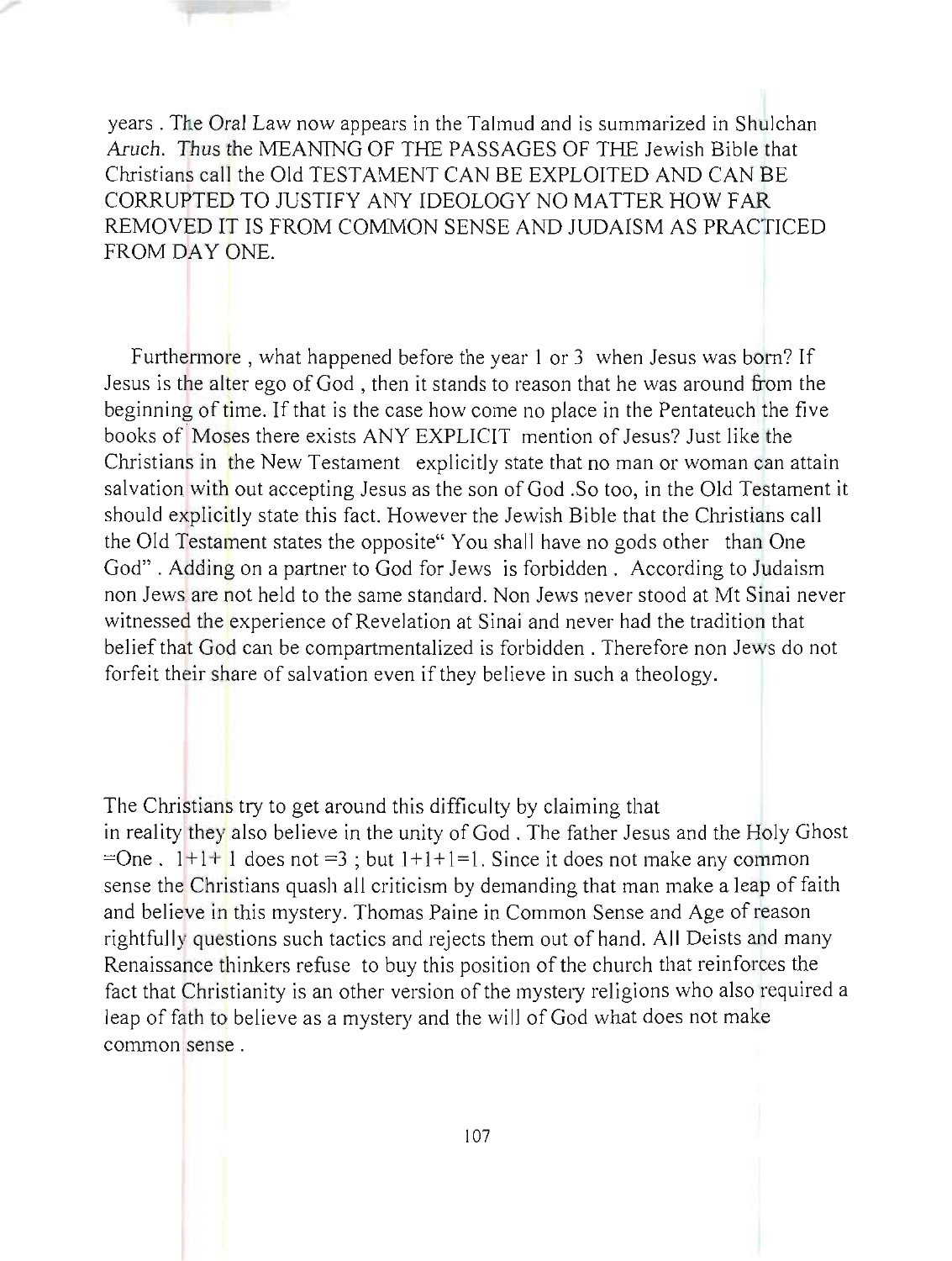It is of interest to note that Aristotle also believed that God had an alter ego who furnished the raw material used in creation of the universe. Thus the world according to Aristotle was not created x- Nhill yesh meayin from nothing ;but yesh meyash -from already existing material -the alter ego of God. Aristotle incorporated in his philosophy the theology of the Greek Middle Eastern religion.

The Christians followed suit but substituted Jesus and incorporated the Holy Ghost- another concept borrowed from Greek philosophy and theology.

All instances that Christians try to peg and graft their non Judaic doctrines on the prophets can be exposed as incorrect by one who knows Hebrew and knows Torah culture and Talmud. Asher Norman reveals the misinterpretations of Christians of the Hebrew Bible in his excellent book twenty six reasons why Jews don 't believe in Jesus. At the time of the Reformation and when the Protestants revolted against the Roman Catholics the leaders of the Protestants consulted Jewish sources for correct interpretations on many verses of the Hebrew Bible. Thus one can see the very biased and incorrect interpretations given to graft a foreign body -another version of the far eastern and middle eastern mystery religions to the Jewish Bible.

Again, I do not mean to offend the sensibilities of Christians, but it is my duty to defend the Jewish faith. It was not because of blindness and stubbornness that Jews for 4000 years did not accept any of the far eastern and middle eastern mystery religions. The Jews were very familiar with all the nuances better than 99% of the votaries of these religions. The Jews and Muslims did not accept them because to do otherwise would be considered a breach in our tradition of belief in one G-d. The punishment is kores losing ones share in the world to come . A Jew MUST SACRIFICE HIS /HER LIFE RATHER THAN ACCEPT Christianity or any middle eastern or far eastern religion.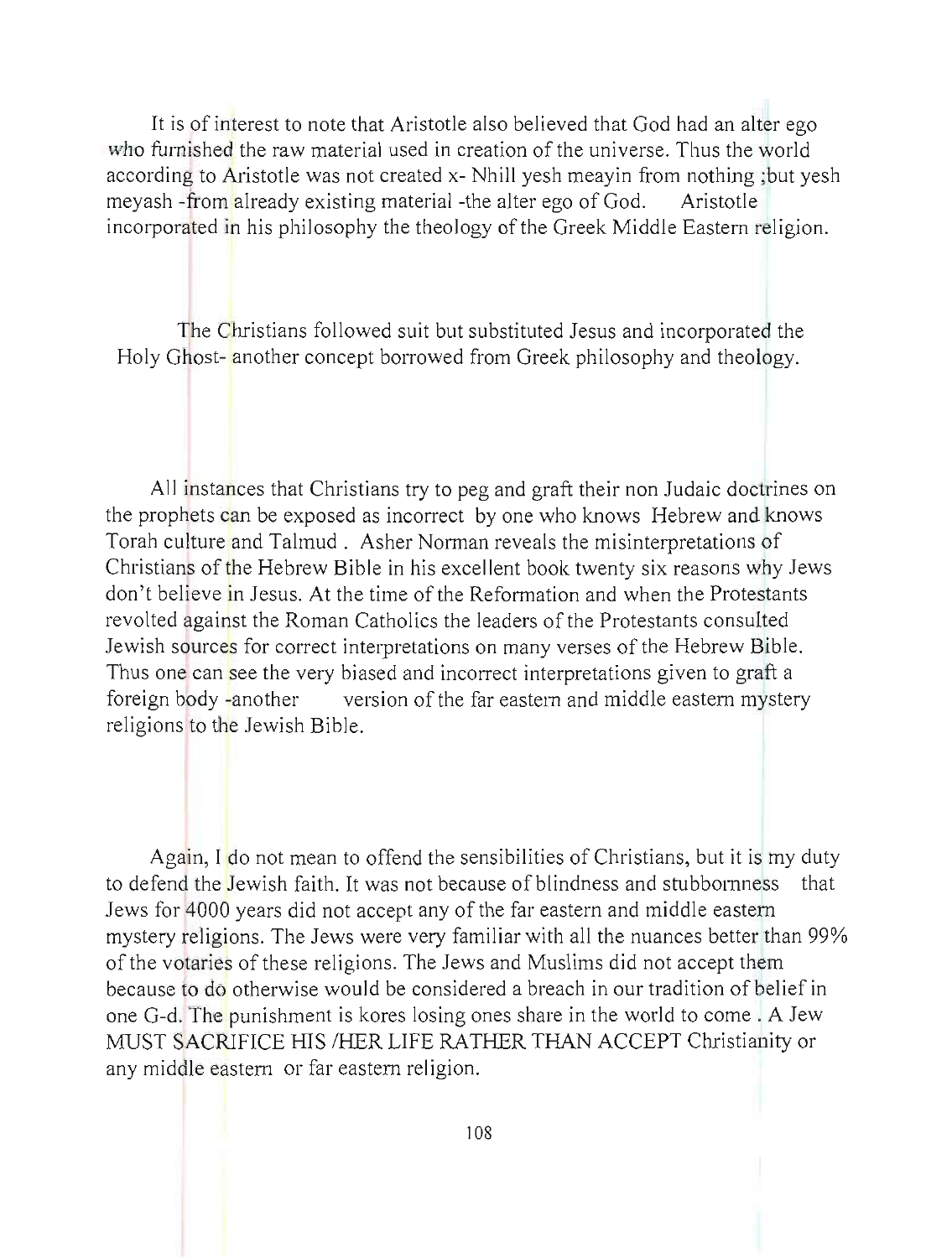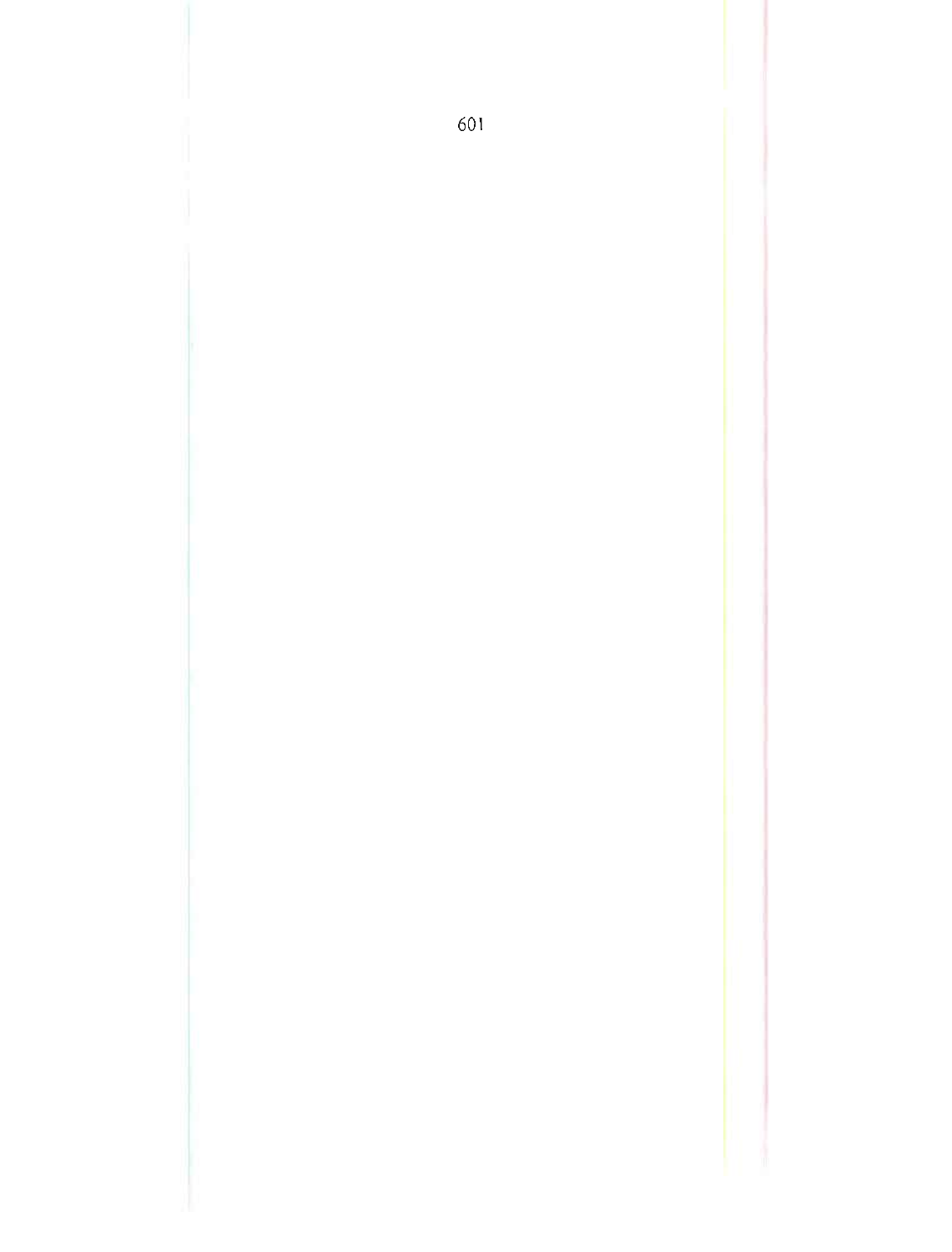#### Chapter 25

### Judaism for Jews other Religions for non Jews allegiance to the law of one's residence state and federal for everyone

### Supersession and Replacement Theology

Judaism believes in an absolute unity of G-d. There exists no compartmentalizing of any functions. There certainly do not exist separate and distinct Deities each one having a separate role distinct from other Deities having an other role. It may appear to mortal man that God is a Creator and He symbolizes the Laws of science and nature called Teva in Hebrew. God therfore is perceived as the wielder of immeasurable Power. God is also perceived as All Merciful and Compassionate. God is also perceived as All Wise. He is also perceived as the First Cause and the Creator of Time and Space. Ge is perceived as Infinite having no beginning and no end. However all these perceptions are what man perceives from man's mdrtal experience. They all are subjective. at Mt. Sinai God revealed himse3lf to millions of Jews and non Jews and confirmed that all these subjective perceptiohs are not mere figment of the imaginations and tricks played by the mind. <sup>I</sup> These perceptions are accurate ;but no more than perceptions; they are not the real essence of G-d. All the names of G-d revealed in the Bible are no more than a reflection of the perception of the beholder. The real name of God will not be known until the end of days when the name of God will be One. At that time all mankind will receive another nature . Man's psyche will change nature will change and man will be able to be more receptive to G-d's Real Essence. If a Jew believes in an other religion that compartmentalizes God's functions that Jew breaches the Covenant and forfeits his/her portion to eternity and salvation.

G-d confirmed these facts to the millions of Jews and non Jews present at Mt. Sinai 3400 years ago. This was the religion of Abraham Isaac and Jacob and their descendants. Sinai was a confirmation of all these facts. However the rest of mankind who were not present at Mt. Sinai and do not possess this tradition about the fact that G-d can not be compartmentalized can not be held accountable and do not lose their salvation even if they believe in a religion that does in fact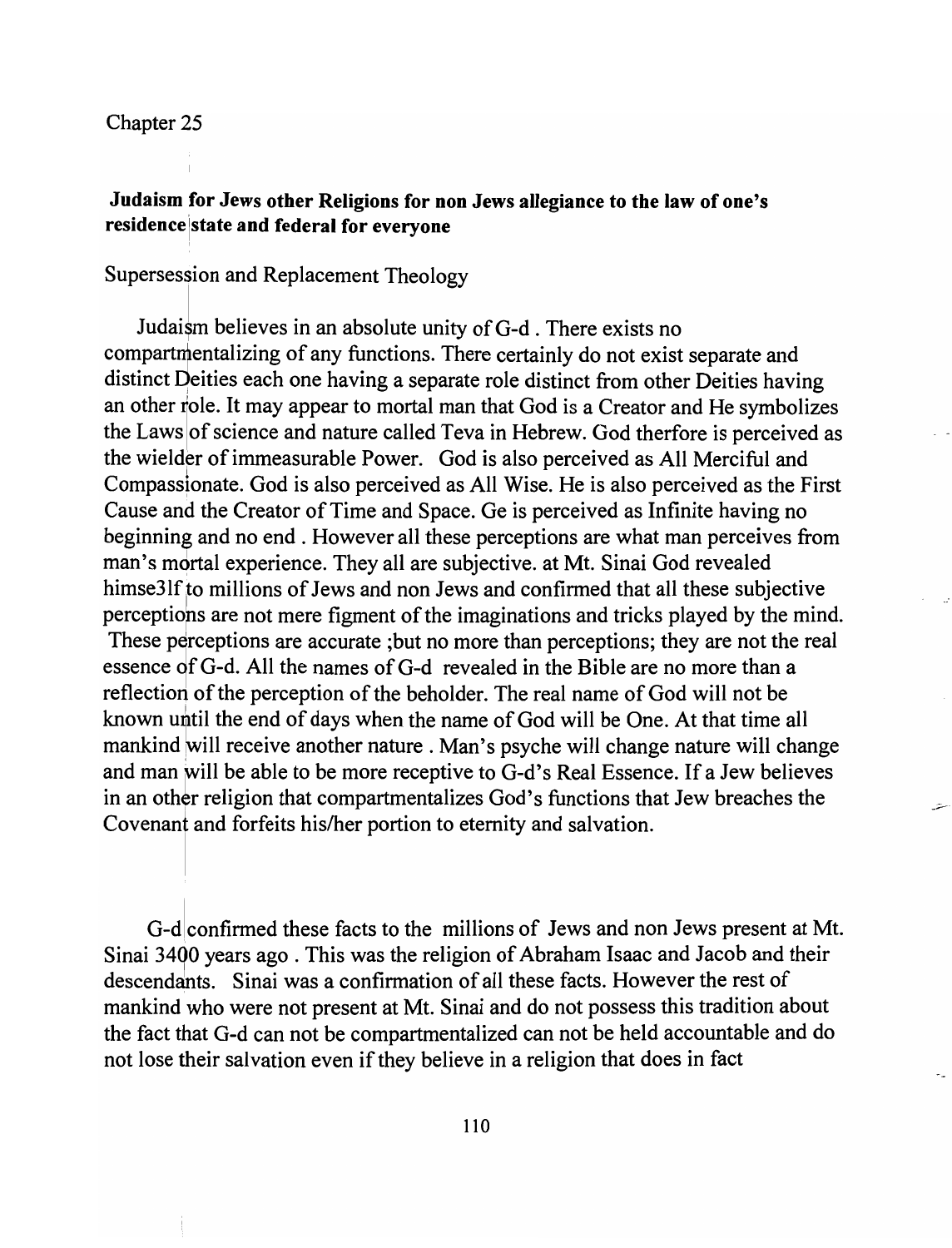compartmentalizes God. Therefore Judaism has no quarrel with non Jews who believe in the Compartmentalizing of God's functions. As long as a non Jew observes the Seven Nohadite Principles that are incorporated in all of societies civil and crimihal Laws then non Jew will have salvation. A Jew must observe the laws of his state and country in addition to observing all the ritual Laws of the Torah.

WHAT APPLIES TO EVERY OTHER NON Jew applies to Christianity. The problem arouse when Christians claimed that they replaced Judaism and the Jews. That only one who pledges his faith in Christianity and believes that God must be compartmentalized and only individuals who profess the Christian formula for Compartmentalizing God will find salvation. Anyone else who believes differently will bum in hell to infinity. that includes the Jew.

*The* editors of the New TESTAMENT WHO WERE COMMISSIONED BY THE Pope to get the New TESTAMENT WRITINGS IN LINE WITH THE LATEST|THEOLOGY, postulated that their latest version of compartmentalized theology replaced the Non Compartmentalized theology of the Jews and Judaism. They were silent regarding the fact that their new version of compartmentalized theology replaced all the other existing versions of compartmentalized theology.! They were silent that Jesus the latest partner to God replaces Buddah of the Buddhists and Khrisma son or alter ego of the Hindu god Vishna and Jesus replaces the Greek or Roman gods Dionosis and Athena. All of them like Jesus were man gods . All of them were born from married virgins whose mother was impregnated by the father god or by a combination of the father and son god who was still in heaven before being born. Since all these mystery religions subscribe to the theology that  $1+1+1=1$  rather than 3; then it stands to reason that the sons as well as the father gods impregnated the virgin mother in all the mystery religions. Never mird that all of them claim an immaculate conception. The end result was that a human mortal man -the man god is born as the result of the association and physical or spiritual contact from the father or father and son god with the virgin.

Obviously, such an act would pose problems with one of the Ten Commandments . All the mothers in all the mystery religions are married women.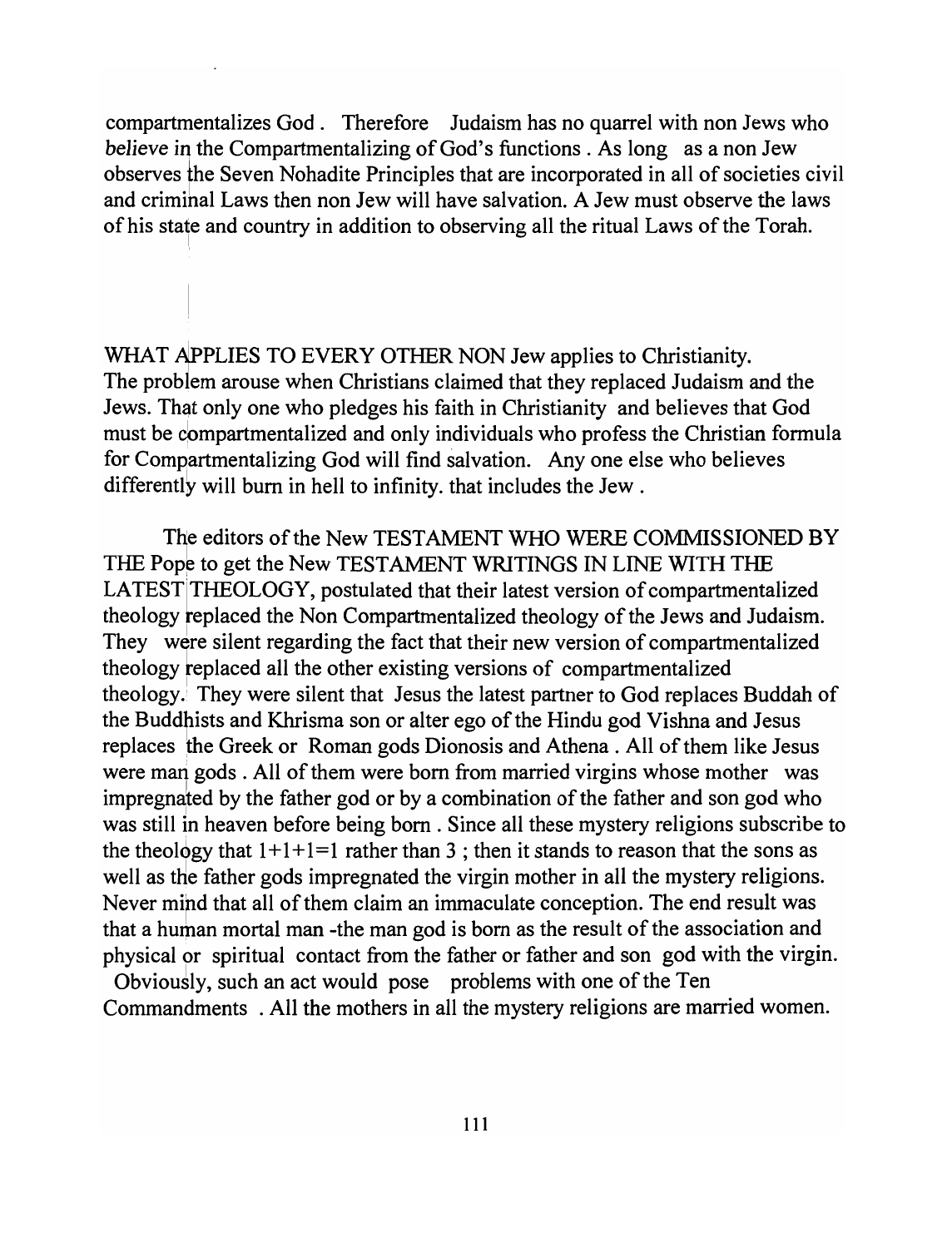## FURTHERMORE WHY WAS IT NECESSARY TO GET ANY VIRGIN PREGNANT? WHY COULD NOT THE GOD HIMSELF APPEAR IN HUMAN FORM WITH OUT ANY BIRTH?

ALL INSTANCES IN THE ENTIRE BIBLE THAT GOD REVEALS HIMSELF TO MAN THERE DOES NOT EXIST THE COMPLEX OPERATION THAT GOD FIRST HAS TO BE BORN. GOD PRE DATES TIME. IF GOD IS FIRST BORN THEN SUCH A CONCEPT NEGATES THE CONCEPT THAT GOD AL WAYS EXISTED.

GOD consults with the Angels regarding creating man before He created Adam... God himself creates man and woman God speaks to Adam and Eve God speaks to the snake regarding violation of God's command not to eat the fruit of the tree of wisdom. After mankind is sinning God is sorry that He created man and decides to unleash the deluge and destroy all men and all living beings other than Noah his family and all the animals who found shelter in the ark. GOD descends to observe what the people of the tower of Babel are scheming. God confounds them and they fail to speak one language and disperse. God elects Abraham God speaks to Abraham . God speaks to Sarah God dispatches His angel to speak to Hager the second wife of Abraham that Ismael will survive and grow to become a great nation. God speaks to Abraham Isaac and Jacob. Later when the Jews are in Egypt GOD SPEAKS TO Moses and Aaron and Miriam. When the JEWS ARE LIBERATED BY God from Egypt and they are in the desert GOD BRINGS TH EM TO Mt. Sinai and again He speaks to them revealing the Ten Commandments. During die 40 years in the desert God speaks to MOSES . AFTER Moses Aaron and Miriam die God leads the Jews to Israel and speaks to Joshua and later to all the other thousands of prophets. 48 prophets and.

7 prophetesses have been recorded in the Bible because their prophesies are relevant . The other prophets have not been recorded. However in no case does God reveal Himself by appearing in human form as a man god.

In all the Moddle eastern Mystery religions the man god preaches to man kind to reform themselves. All of the man gods become a threat to the priests in power. They are tried and condemned to be crucified on a cross. They all die for the sin of Adam. They all have the sign of the cross as their emblem. This concept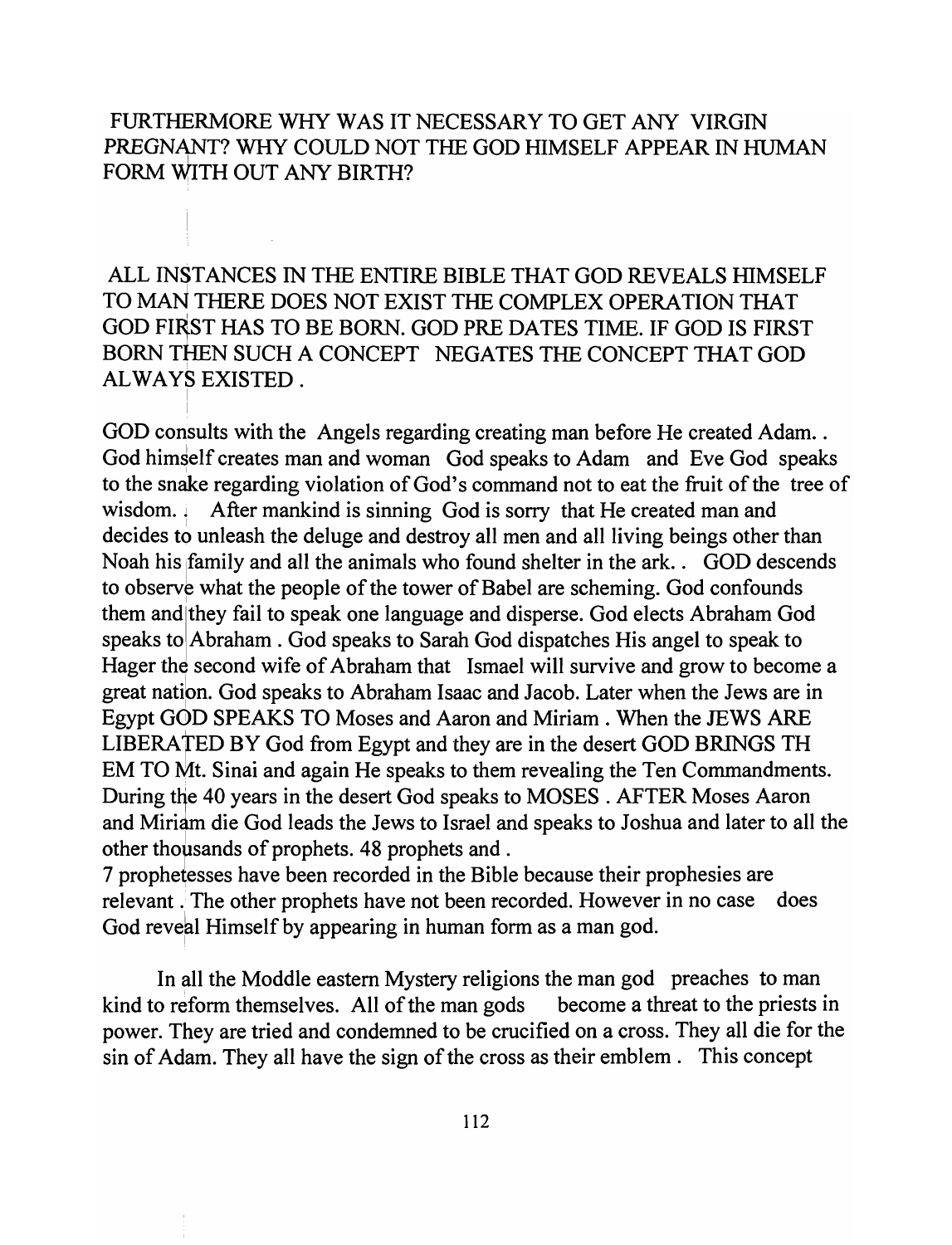also presents a problem. the Bible teaches" and you shall choose life" . Vayikro *Parshas* Achrei- Mos Leviticus 18:5 "You shall observe all the Laws and Commandments that I have given You in order that you shall live." See also Yechezkel Ezekiel 20:21; Nechemia 9:29 for identical citation vechai bohem velo yeyomus bohem. The laws of the Torah must under lined must lead to life and not to death. Preservation of life supercedes all laws Torah and other laws. The purpose and reason de etre of all the Torah is the preservation of life. JUDAISM HAS A MENORAH A CANDELABRUM THAT SPREADS LIGHT AND LIFE TO THE UNIVERSE. AS ITS SYMBOL THAT DEFINES ITSELF. THE The Rabbis of the Talmud declared the preservation of life as the fundamental principle of Jewish Law pikuavh nefesh dochie kol hatorah kulo saving and preservation of human life supersedes and replaces all the laws of the Torah Every human according to Judaism must underlined must violate all the laws of the Torah and all other laws to preserve life and certainly to save himself/herself. . No one is asked to become a scape goat to redeem and save others physically or spiritually by risking and certainly by surrendering one's life. See Rambam Laws of Sabbath 2: I; Shulchan Aruch Orech Chaim 128:2,3.4; ;ibid 129. See Mishne Bruro and Bair Hallacha Ibid and Aruch Hashulchon Ibid and Responsa Igrot Moshe Orch Chaim by rav Moshe Feinstein; Shabot Shabosson by Rav Yitzchok Slberstein for further elaboration regarding this cardinal principle that supercedes all laws of the Torah ;Talmud Bavali Shabbot 109; Yumo 84;Sanehdrin 74a . Even if there exists one percent chance that a human will die or that we can save him/her we will violate all the laws of the Torah. Even if we can strengthen the human and preserve his/her life we will violate all the laws of the Torah. Even if it is doubtful and doubts exist if we can succeed we will violate all the Torah.

This is the cardinal principle of Judaism -There can never eist a situation that the Torah can be used a an excuse for the death of any human.

We will never sacrifice one human to save an other. For no man's or woman's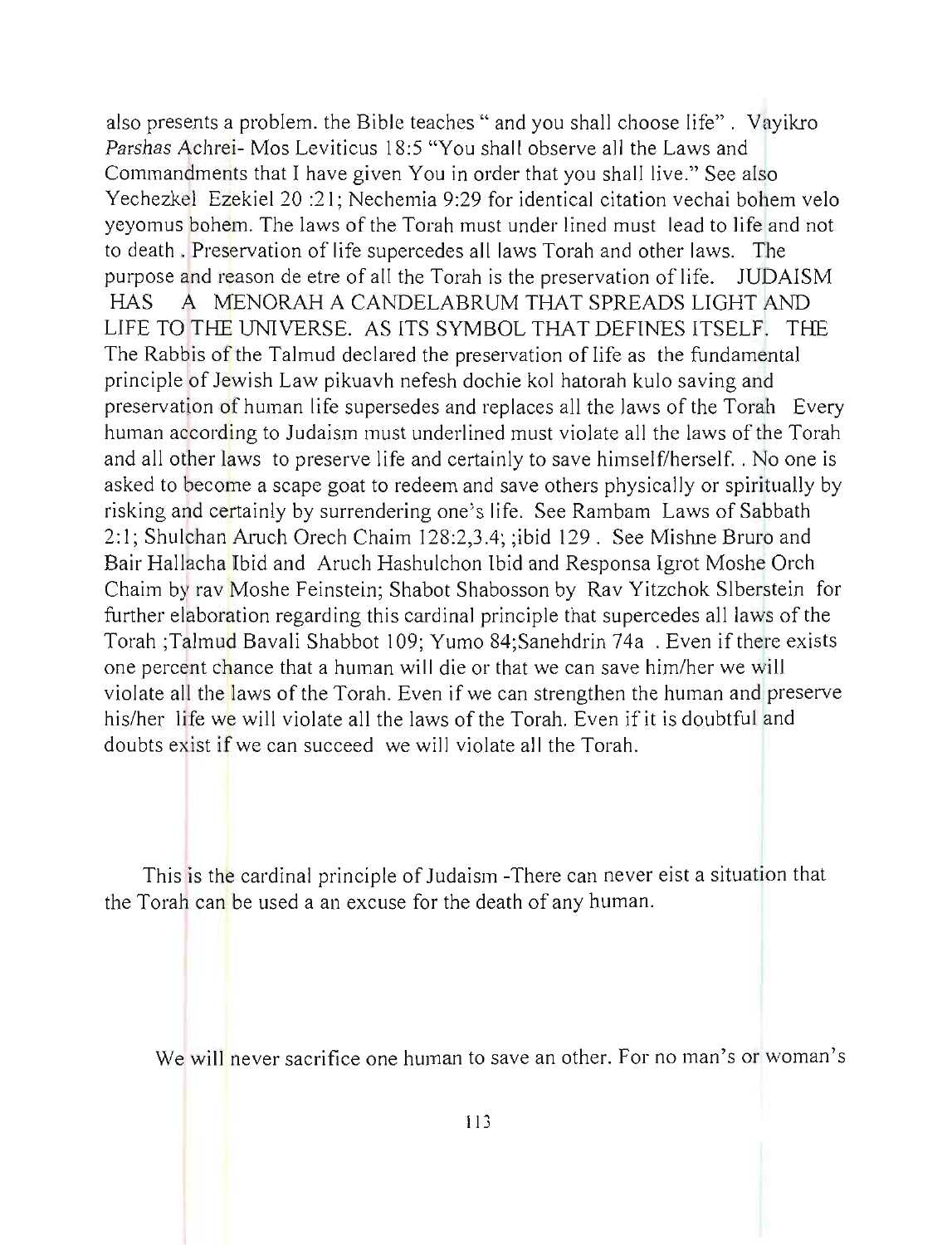blood is redder and of greater quality than your own. According to all the Gospels Jesus observed all Jewish laws. All the Jewish laws were in power as long as Jesus lived. Only after he was crucified do the Christians claim did all Jewish laws get suspended and abrogated. Therefore regardless if Jesus was a man or a god while he was on earth HE WAS DUTY BOUND TO FOLLOW ALL THE LA WS THAT God had given at Mt. Sinai. Therefore, the entire story and script of the crucifixion that claims that Jesus elected to become crucified and incriminated himself by declaring that he is a deity knowing full well that such self incrimination will cause him to get killed -in order to forgive the sins of Adam and mankind is one trillion per cent against Jewish Law. It is suicide and one who commits suicide relinquishes his portion in the next world.

Further more, Jewish Law is very clear that no one can substitute himself to receive punishment for the sins or crime committed by an other person. Just like in the laws of income taxes a stranger can not take a deduction for expenses paid to reduce the taxes of an other person. So too, no man will be imprisoned to serve a sentence for a crime committed by an other person. Even if the other person volunteers to be the scape goat, Jewish law will not permit it. Other wise you are defeating the entire rationale of punishment. Punishment is supposed to impress society that crime does not pay. If an other person takes the rap for your crime, then crime does pay because you will not be punished. Jesus was aware of this law and therefore would never volunteer to die for the sins of Adam since such death would not avail to cleanse the sins of Adam or any one else. Jesus in his life time followed all Jewish laws according to the New Testament.

FURTHER MORE, the New Testament did not exist and even Christians admit was not in application. Jewish Law was in full application and jurisdiction. JESUS DURING HIS LIFE TIME ON EARTH WAS FORCED TO FOLLOW Jewish Law because he was a saint and wanted to follow the word of G-d. He would never in a trillion years have violated such a basic and critical principle. Jesus was a saint.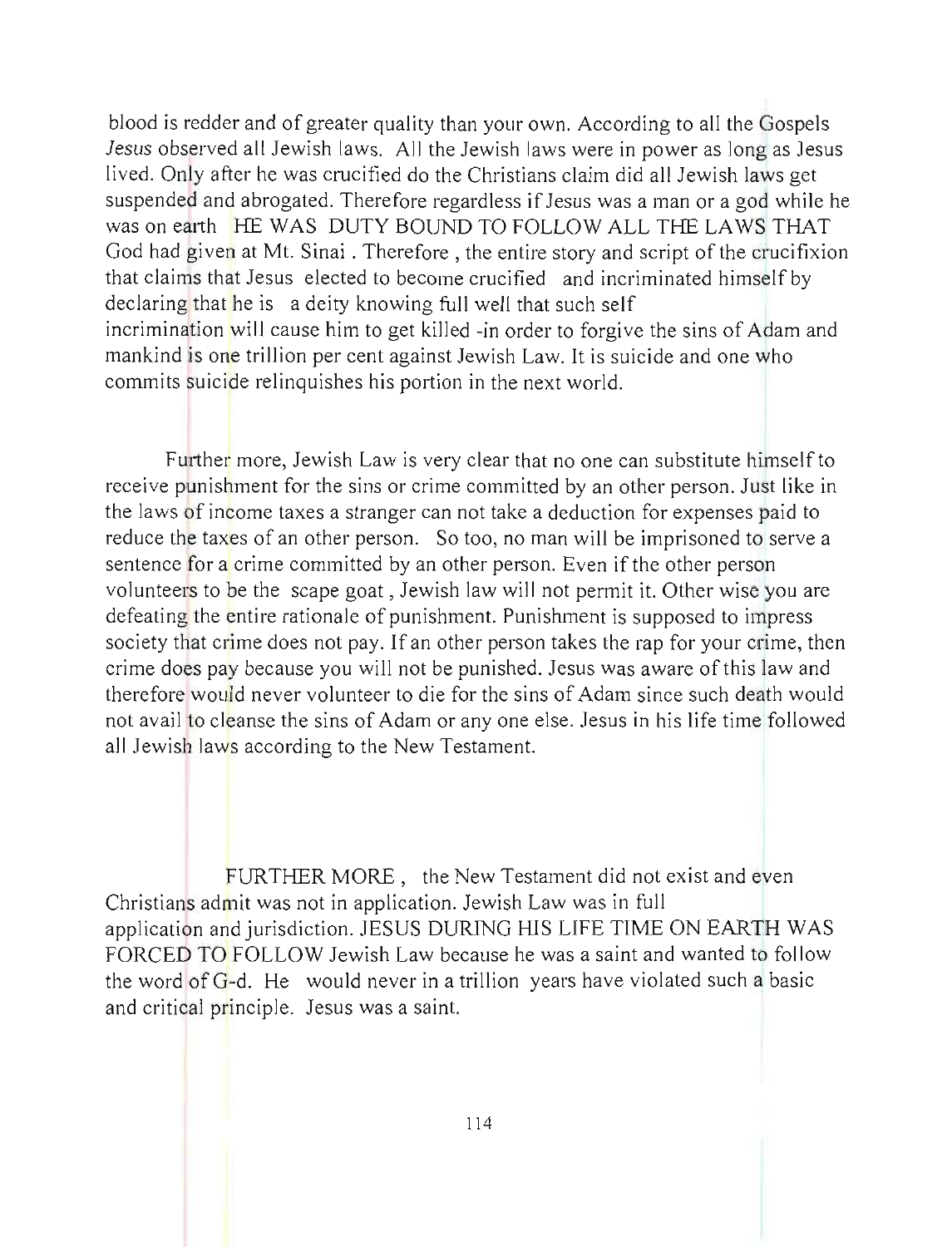The theological doctrine of the crucifixion collides with the most basic principle of Torah that the Christians admit existed and was in full force and power during the life of Jesus. Jesus never would have violated such a law. JESUS WOULD NEVER HAVE ACTED THE WAY HE IS DESCRIBED IN THE Gospels that precipitated his crucifixion

All four Gospels contradict each other as to the details of the the birth genealogy early childhood education contact with the rabbis with whom he disputed Jewish law at the age of 12, his entry to Jerusalem and the Temple, his trial, the grounds that were used to accuse him, what Jesus said that incriminated himself, the crucifixion and the resurrection. Any reasonable person will testify that if we accept the story of one Gospel than the other three Gospels can not be reconciled. All the Gospels are a replay of the Middle Eastern and Far Eastern mystery religions. The name of the son the man god is changed to Jesus. THE PLACE WHERE THE MAN GOD INCRIMINATES HIMSELF IS TRIED AND IS CRUOIFIED IS CHANGED TO JERUSALEM. THE JEWISH BIBLE DOES NOT CONTAIN ANY SUCH STORIES. GOD REVEALS HIMSELF TO MANKIND BY TALKING TO THEM; NEVER BY MAKING AN APPEARANCE IN THE BODY OF A HUMAN MAN GOD.

Non Christian philosophers believe that THE FATHER AND MOTHER OF THE NEW TESTAMENT IS NOT THE OLD TESTAMENT ;BUT THE MIDDLE AND FAR EASTERN RELIGIONS.

Furthermore, non Christian thinkers believe that All the MYSTERY RELIGIONS CONFLICT WITH THE BASIC TENETS THAT GOD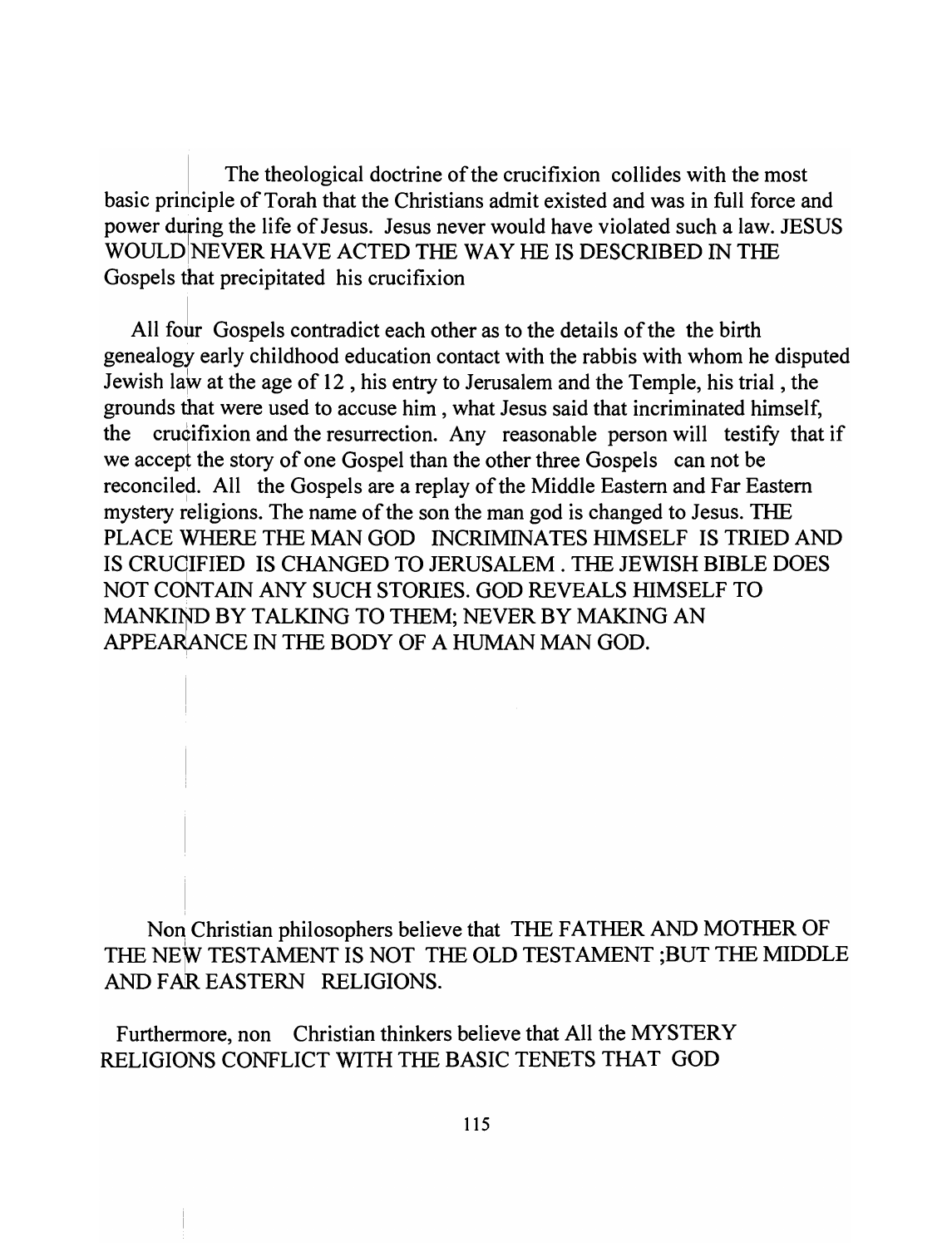# SUPERCEDES TIME AND SPACE THAT GOD AL WAYS EXISTED EXISTS AND WILL ALWAYS EXISTS .THAT HE IS ALL POWERFUL OMNIPOTENT ALL WISE AND KNOWS EVERYTHING EVEN BEFORE IT HAPPENS.

If the man god is born from a mortal virgin and is killed by crucifixion. , then God did not always exist and also is mortal since he died. Never mind that he was resurrected, but for a period of three days he was dead. If God can change into a man god then God is not beyond space. God then fits into space and is governed and subordinated to the laws of time and space.

If the man gods can be crucified and could not strike their executioners with blindness then then they are not omnipotent. - The Bible in Genesis relates the story of the Angels who descended to Sedom to turn Sedom into the salt sea. They went to the house of Lot and they were invited to spend the night in Lot's house. The people of Sedom surrounded the house and threatened to break in and kill the Angels. The Angels struck the people of Sedom with blindness and rescued Lot who was outside the house to reason with the people of Sedom. See Geneses. If the man gods could not duplicates such miracles then they were weaker than mere Angels. Angels like wise prevented Noah's neighbors from interfering when Noah his family and all the animals and birds boarded Noah's ark.

If the man gods can not free themselves by cutting their bonds and descend from the cross , then the man gods are not all powerful -omnipotent. Even Samson in the Bible in Judges was able to break the ropes that tied him when the Philistines bound him. If the latest man god invented by the editors of the Pope in the Gospels -Jesus - elected not to exercise his powers how can the scriptwriters - the editors of the Pope- cast blame on all the Jews to posterity for the crucifixion? The Jews then played a major role in having Jesus forgive the sins of mankind. Possibly , the script writers did not think of this line of reasoning.

According to the script of the editors of the Popes in the New Testament no man can attain salvation unless he/she believes in Jesus as the son of God. If that is the case why was not Adam warned of this fundamental law? Why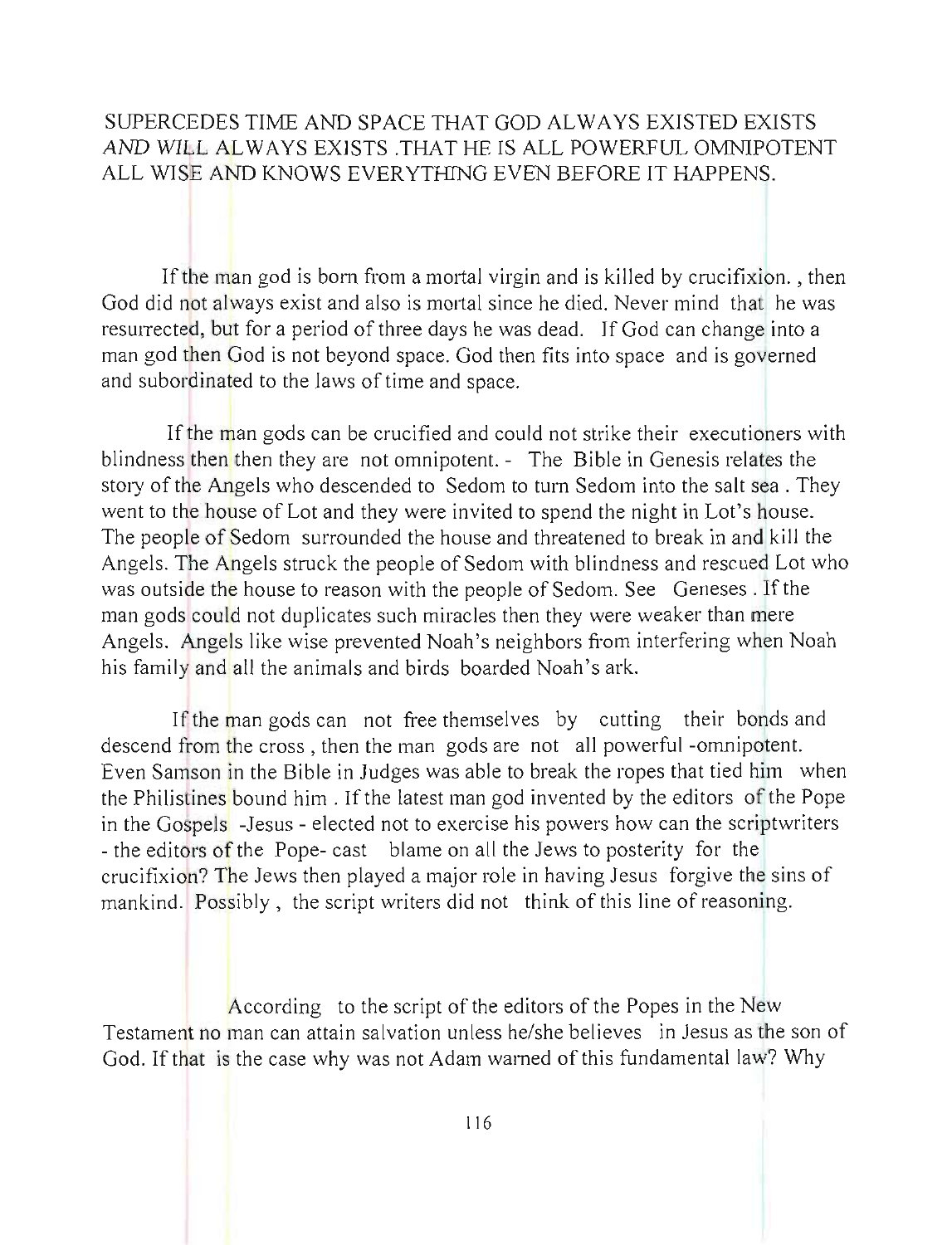was it necessary to wait 3500 years until Jesus was born ? Wasn't God concerned *that billions* of humans born from the year I since Adam until 3500 years later would all end up in hell? Why didn't Jesus appear simultaneous with Adam?

Furthermore , why did JESUS HAVE TO BE CRUCIFIED? Let him remain alive from year 1 for ever even today. All questions about his identity and precisely how God is to be worshiped would then be resolved. There would then be no wars regarding religion. No man would sin?

Furthermore Adam was punished by suffering death after he reached the age of 930 years. All of mankind became mortal. The man gods by their death did not restore immortality to man kind. Further more if the man gods were going to suffer death to forgive a mortal sin, they should have elected to have targeted the sin of Cain who murdered Abel. What was the big deal of Adam and Eve eating the fruit of the tree of wisdom.? Furthermore why limit yourself to the man god appearing only to one people? Why didn't God appear to all people as one of their own? Why doesn't Christianity recognize Buddah, Khrishna Dionosis Athena Osiris Iris Shames Baal Astores ? Why did God appear as a male and not as a female? Why not as an animal or a bird or a fish or a sea animal or as an insect or as tree or vegetable or as a stone or as fire or as wind? Further more in light of excavations anthropologists have determined that there existed pre historic homo sapiens millions of years ago. Why did not all the man gods appear millions or billions of of years ago and forgive the sins of these homo sapiens? Why start with such a late comer as Adam?

Furthermore, if the universe is millions or billions of years old like scientists speculate and life and other human s exist on other planets in other solar systems, why did n't these man gods appear in other galaxies and forgive the sins of all the other inter galaxy humans?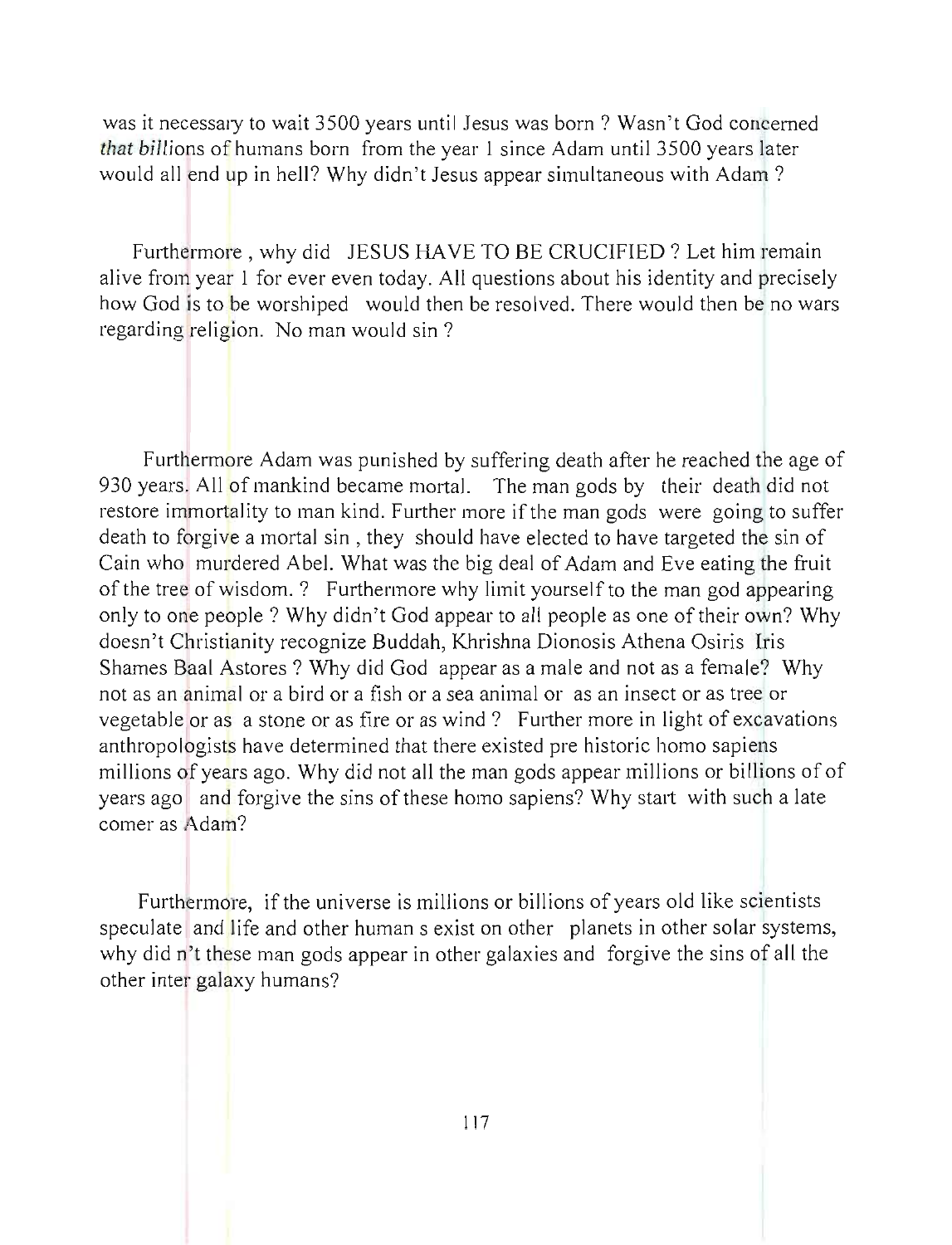Furthermore, if there exists three or six or ten or millions of distinct entities in the godhead like was postulated by Spinoza- rather than One as represented by all Unitarians- , it is logical that each of these distinct entities would fight with their neighbor entity over territorial sovereignty. We then should witness different laws of science in different spheres of this planet and certainly in the solar system and in the other galaxies and in the universe. You would have continuous wars of the galaxies. However Einstein discovered a unitary conformity in all the laws of science through out the universe. His findings have been confirmed by all other scientists. Thus we see that the First Mover and First Cause of the universe-God is not beset by internal conflicts and schizophrenia.

God is the ultimate unity and is not compartmentalized as preached by all the mystery religions who possess man gods. Just like this book was not written by chance that the letters mysteriously popped out from no where and formed words and sentences and combined to form a cohesive and sensible thesis; so too, not even one atom or cell could have been formed by itself from pure blind chance as is maintained by atheists. God exists He created the universe. His Providence recreates and maintains the universe. Would God's Providence cease for a split second - the world would cease to exist.

 $\bar{\phantom{a}}$ 

Would god have been conceived and the mother of the god would have carried him for 9 months the world during her pregnancy would have been with out the contrdl of the god. Likewise if the man god is crucified and dies as happens in all the myths of all the man gods then the universe would instantly revert to the state of tohu nothingness -also created by God. . By default -that universe would cease to ekists. Since we know as a fact that this never happened; so too, we know as a fact the all the myths of the compartmentalized theologies -the mystery religions are all what they are referred by 21 century man - nothing but mystery religions.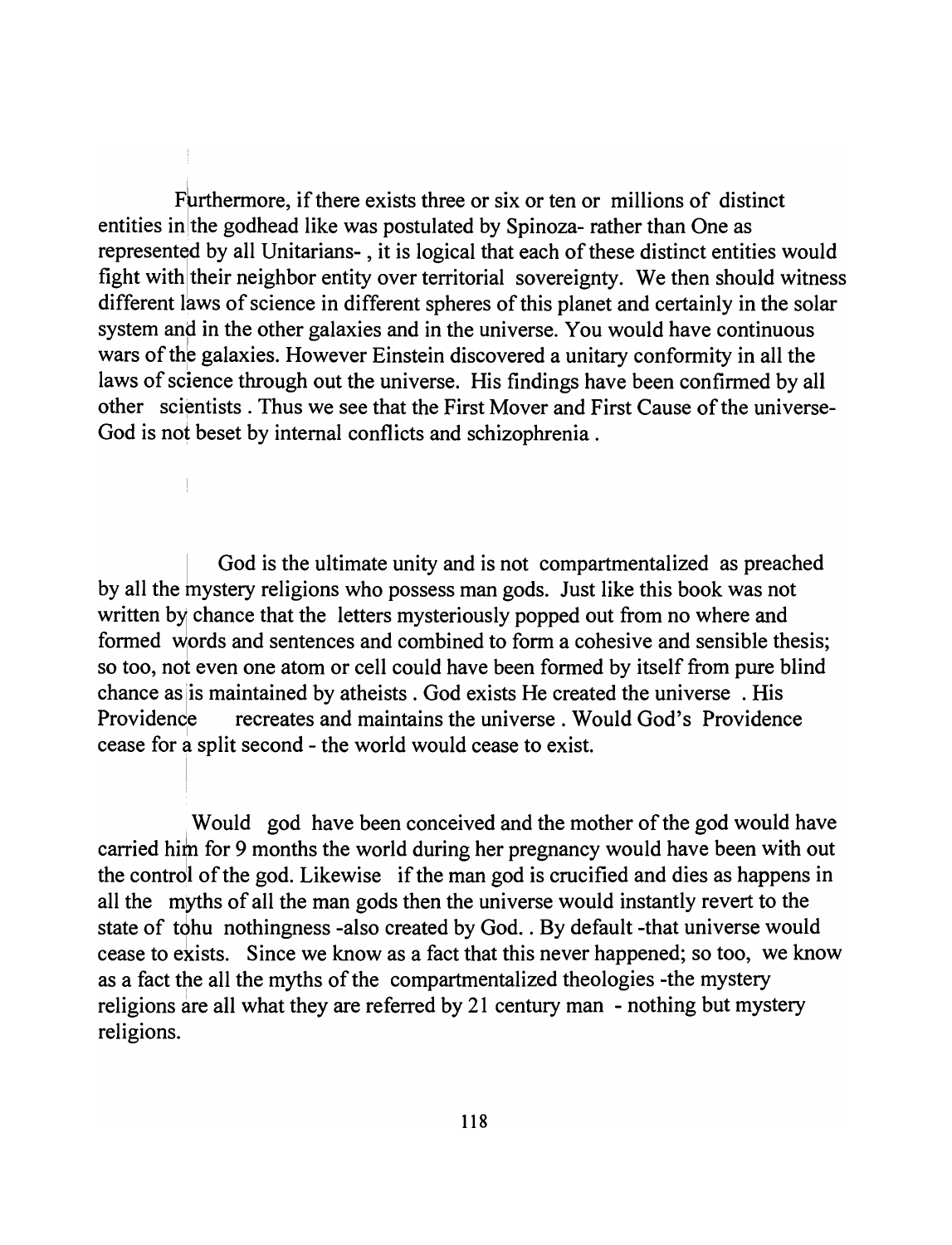All the mystery religions adopted the cross as their symbol. All the nations who adopted the cross as their symbol and flag engaged in murder of hundreds of millions of humans. If the gods represent life and not death if they are a philosophy of life and not an ideology of death why did they agree to be crucified and provide their votaries with a symbol and tool and instrument of mass destruction of millions of humans ?. If they did not know how their crucifixion would be misused by their votaries, then they are not God. God knows what will happen in the future.

Mary the mother of Jesus was later elevated by the Church in one of their synods to possess divine attributes. Catholics are mandated to pray to Mary ,who in turn will intercede with God. Many Protestants consider such devotion as a form of idolatry. Likewise, Catholics believe that Mary was born free of original sin. Marylnever had any children other than Jesus. Again other Christian denominations disagree citing the New Testament that names the brothers and sisters of Jesus. Catholics further believe that Mary upon her death was resurrected and her body entered heaven together with her soul. Mary sits at the right hand of Jesus like all queen mothers. Catholics also elevated many popes bishops and nuns to sainthood for martyrdom and virtuous conduct during their life time. Catholics can pray to the saints and beseech them to intervene with God. Again Protestants condemn such practice as a form of idolatry. Protestants likewise, refuse to honor the decisions of many Papal synods, especially those that declare the Catholic Church as the only instrument of God to decide what the authentic contents of the Old and New Testament are; as well as the only instrument in the world competent to interpret the Bible. As a result of the dispute there exists today 33,000 different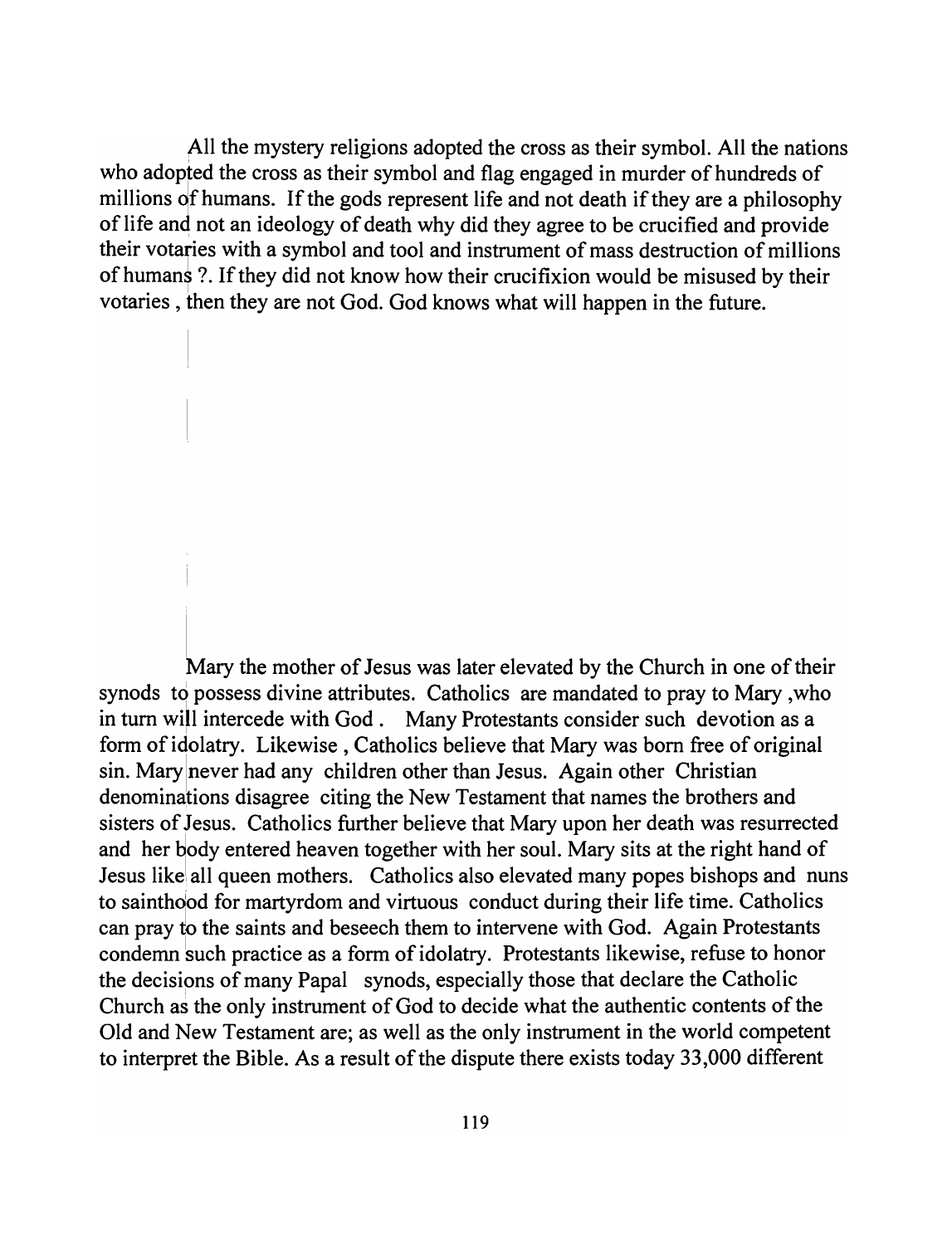sects of Christianity. Other authorities claim that th e number of main denominations are no more that 200 but there exist variations and wrinkles in differing detail and customs that could possibly reach higher number such as 33000. See Goggle article Protestants and heresy. Economic factors and power politics played a great role in the decision of the certain Europeans monarchs to support the Protestants while other monarchs supported the Catholics and the status quo. The Protestants were more flexible in their interpretation of the New Testament and aligned scripture to conform with economic and political reality. When even the Protestants refused or were unable to accommodate the spiritual needs and support the ambitions of European ipowers in their conquest and genocide of American natives in North and South America and in Africa and in the Indian sub continent and in the Pacific islands when at most 300-400 million Europeans conquered over one billion people and mass acred hundreds of millions then the Europeans abandoned Christianity and the renaissance philosophers were recognized as the new standard bearers of right and wrong. These new philosophers and the professors of biology and humanities preached the line that Europeans were super humans and had the moral right to enslave the ignorant natives in all the countries that the Europeans colonized. I have gone into great detail in previous chapters regarding this atrocity and the death of consciende . When God of the Bible did not agree with the ambitions of the Europeans God was displaced like God was originally displaced at the time of Enosh and Abraham mentioned by Rambam Avoda Zora 1:1. The Jews were later displaced aby Christianity. So, now too Christianity was displaced by science atheism ahd divorce of Church and State.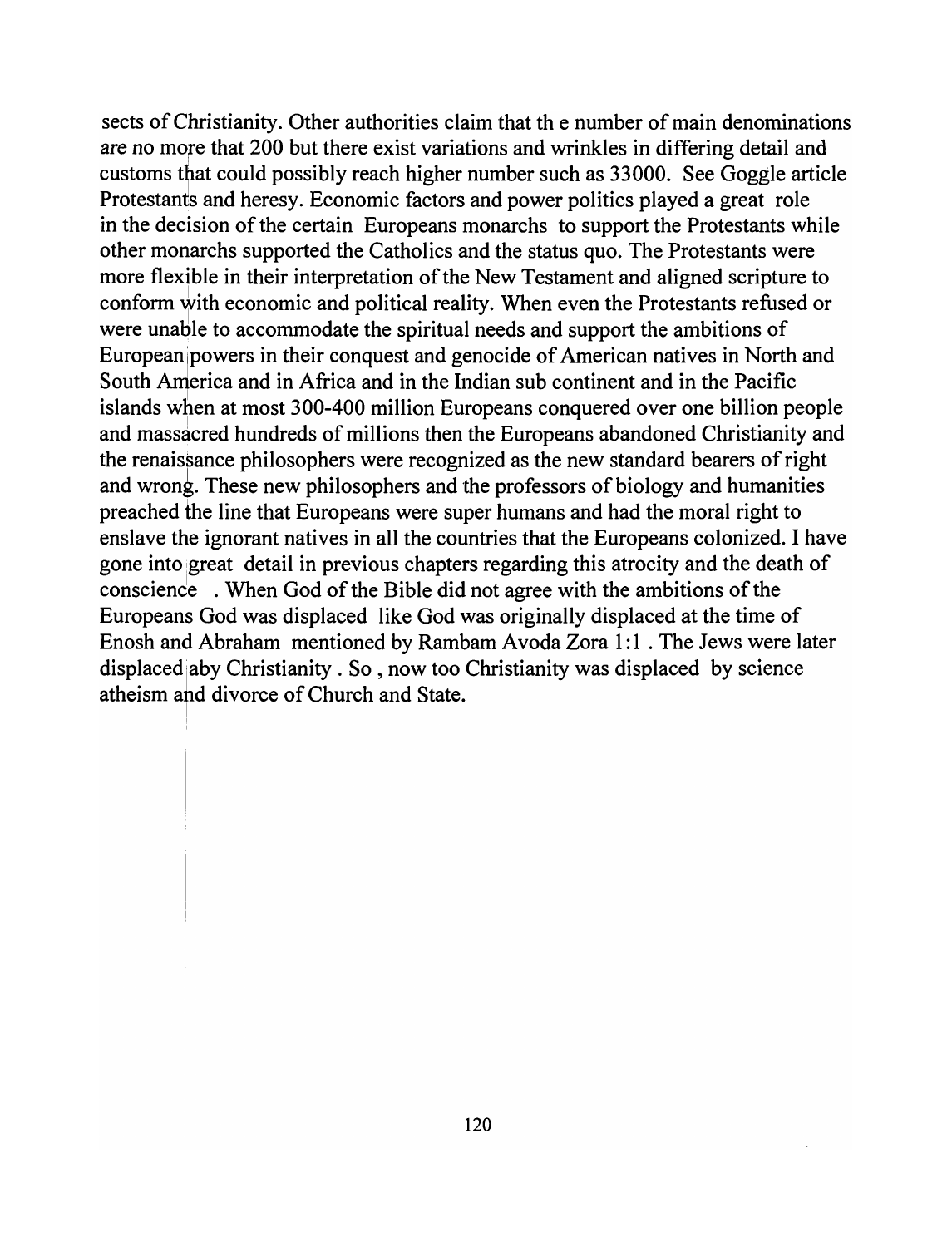As a matter of fact all Deists Unitarians and many philosophers and modem historians question the accuracy of the resurrection and ascending to heaven story. If Jesus flew to heaven, then all the people in Jerusalem saw the celestial flight. Such a flight can be verified. However no one even his disciples witnessed the flight. None of the 42 historians who lived in that era witnessed or heard of such a flight. See Thomas Paine- Common sense and Age of Faith. See Will Durant Caesar and Christ pages pages 553-554 about the beginning of Christianity. See Miracles of the Gods by Erich Von Daniken pages 54-106.

Miracles occurred according to the New Testament. Dead men arose from their graves. During the life of Jesus he fed 3000 men. The sick and lame and the deafwerelhealed. When Jesus died darkness descended on the earth. All the other middle Eastern and Far Eastern Mystery Religions have the identical story of such miracles. All such unnatural events must catch the attention of people living at the time. However none of the 42 historians living at the time of Jesus breathe EVEN ONE woRD ABOUT HIS VERY EXISTENCE. OR ANY OF SUCH MIRACLES. THERE EXISTS AMPLE SPACE GIVEN TO THE MYTHS OF OTHER MIDDLE EASTERN MYSTERY RELIGIONS.

VOLTAIRE BELIEVED THAT Jesus never existed. Vlney in his Ruins of an Empire also doubted that Jesus existed. Herder in 1 796 pointed out the irreconcilable discrepancies in the four Gospels.

David Straus in the Life of Jesus Straus denies the supernatural miracles. He is the father of bible criticism of the New Testament. Ferdinand Christian Baer attacked the Eppistles of Paul rejecting as unauthentic all but those of the Galilatians Corinthius and Romans. In 1840 Bruno Bauer began a series of controversial works showing that Jesus was a myth - the personified cult of a fusion of Greek roman and Jewish theology that began in the second century. In 1863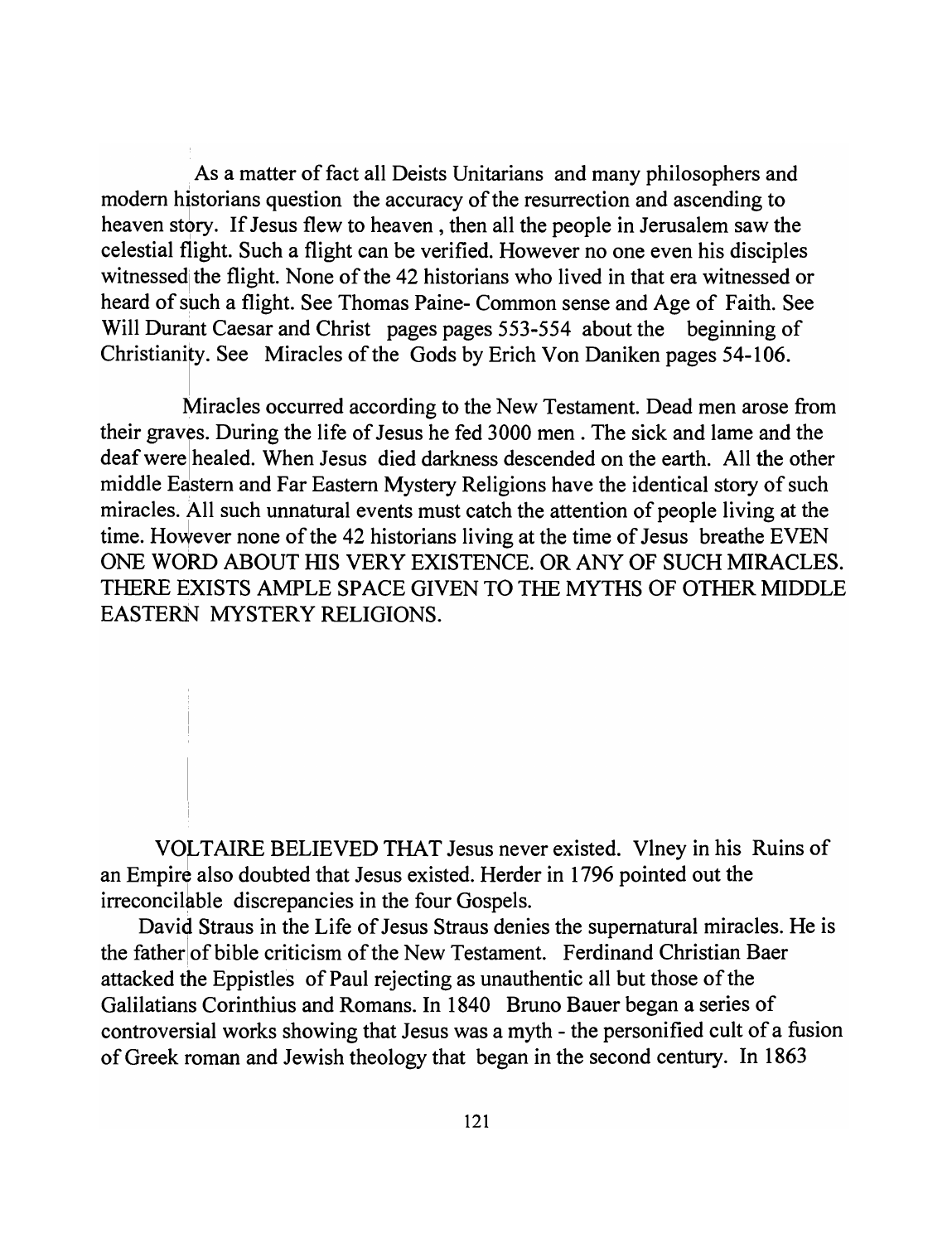Ernant's Renan's Life of Jesus summarized all the Bible criticism regarding the New Testament. The French School at the end of the 19 th century subjected the new Testament to vicious criticism and analysis that the Catholic Church felt compelled to ex communicate them and other modernists. All or many of the Bible critics<br>
rejected all the supernatural miracles as myths. See Will Durant - Caesar and rejected all the supernatural miracles as myths. See Christ page 553-554.

Half of the Anglican bishops living today agree that the New Testament was written by the Church. Just like the Church wrote the New Testament ;so too, the Church is empowered to change any thing in the New Testament that they deem does not fit in with modem norms of behavior or conduct. Sociological reality and modern standards must be factored in to the New Testament Law as what is and what is not binding. Article on web page of Jerusalem Post July 2208.

Many Protestant ministers believe that the Roman Catholic Church is responsible for the texts in the New Testament that espouse blatant anti- Semitism.

See Anti Judaism in the New Testament by Gerald Sigal who made a n analytical study spending many years mastering Greek and compares the texts of The New Testament to the Hebrew and Samaritan Bibles. He compares each of the Gospels to each other and shows the discrepancies and the blatant hatred toward Jews and Judaism He studied the New Testament at great length and exposes the blatant anti Semitism that appears in the Four Gospels and other writings. He shows a straight line from the writings of the New testament to the blood libels that Jews kill and use the blood of Christians for the baking of Matzos This libel caused the massacre of hundreds of thousands of Jews. He shows that the Nazi and racial anti Semitism from 1840-1945 in Europe that culminated in the holocaust and death of 6 million Jews was directly linked to the hatred of Jews developed in the pages of the New Testament.

Edward H. Flannery a Catholic priest in Anguish of the Jew shows 23 centuries of Anti- Semitism. He defends the New Testament and the Church fathers although he identifies those individuals who have been guilty of blatant anti Semitism. His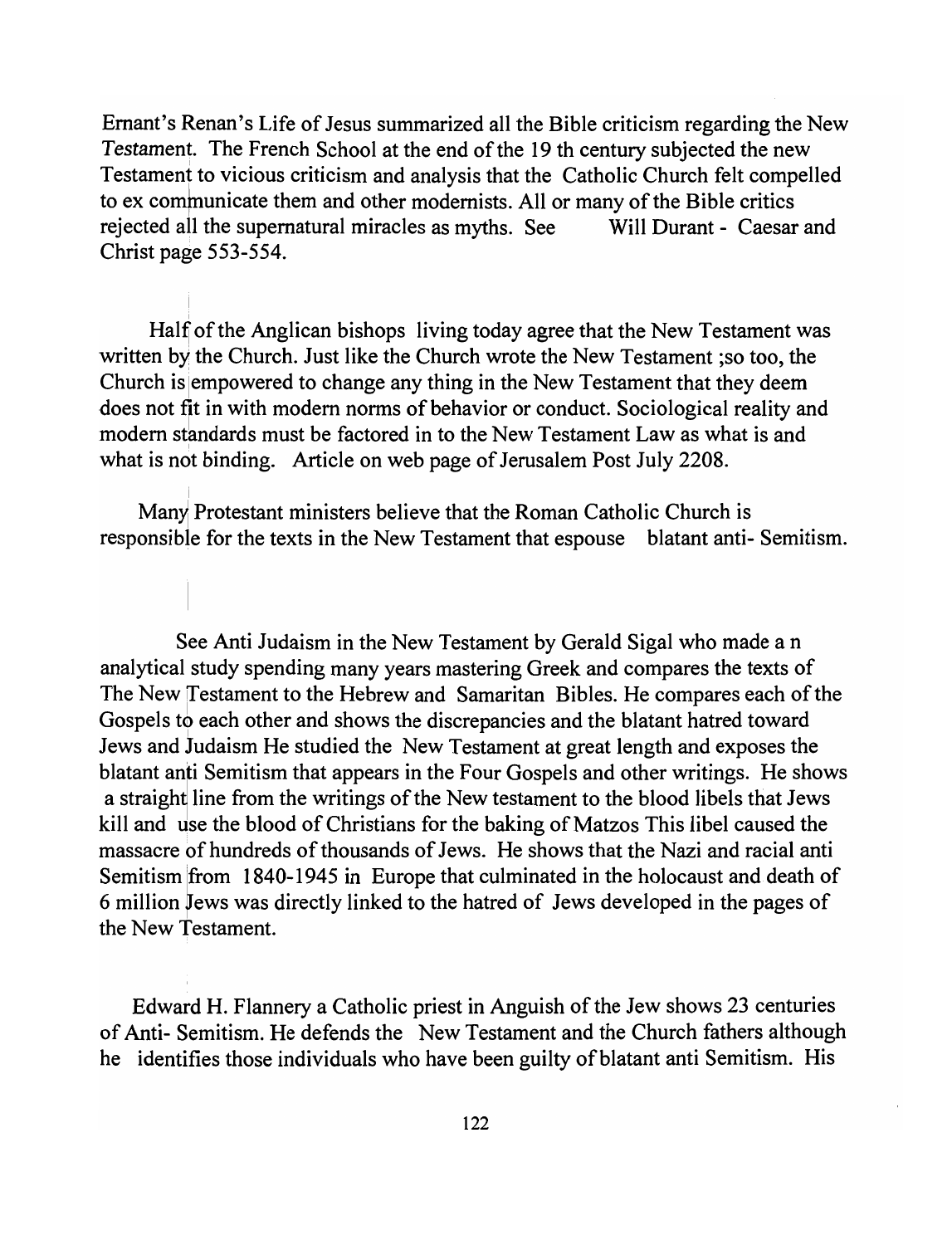book serves as a monument to the edifice of hatred that resulted from lies and distortions about Jews Judaism and corruption of the teachings of Christian faith. Anti Semites have corrupted Christian teachings and made it into an instrument and driving force for the murder of millions of of Jews and non Jews. . In Faith and Deicide - the Roots of Anti Semitism - Rosemary Ruether traces anti Semitism for 1700 years directly to many scriptures of the New Testament and the Church.

I PERSONALLY BELIEVE THAT THERE EXISTS A HISTORICAL Jesus. Yes, Jesus existed, but not as a man god . Jesus was a practicing very devout Orthodox Jew a Pharisee. He was a great Talmudic scholar and had a Rabbinical Court of his own. The Rabbinical Court collectively -not the individual judges of the Court is referred to as Elokim. See Exodus 21:6. The institution of Justice is referred as Elokim because they carry out the will of God and render justice like God renders justice. The symbol of Justice is God. Elokim also is used to address God because God is the ultimate Judge of man.

Jesus did NOT UNDERLINED NOT create a new religion . What he did create was a sub sect -like Chasidim today - following 100% all the laws of the Written and Oral Law the Torah - All within the parameters of Torah teachings. His court like all other Rabbinical Courts was referred to as Elokim. However, never in a trillion years was this reference to him personally. His brother James succeeded Jesus when he died of natural causes. Jesus was married to Mary Magdelana . They both had a son whose name was Judah. Their burial place a vault with their bones was discovered in Jerusalem 25 years ago that bore the engravings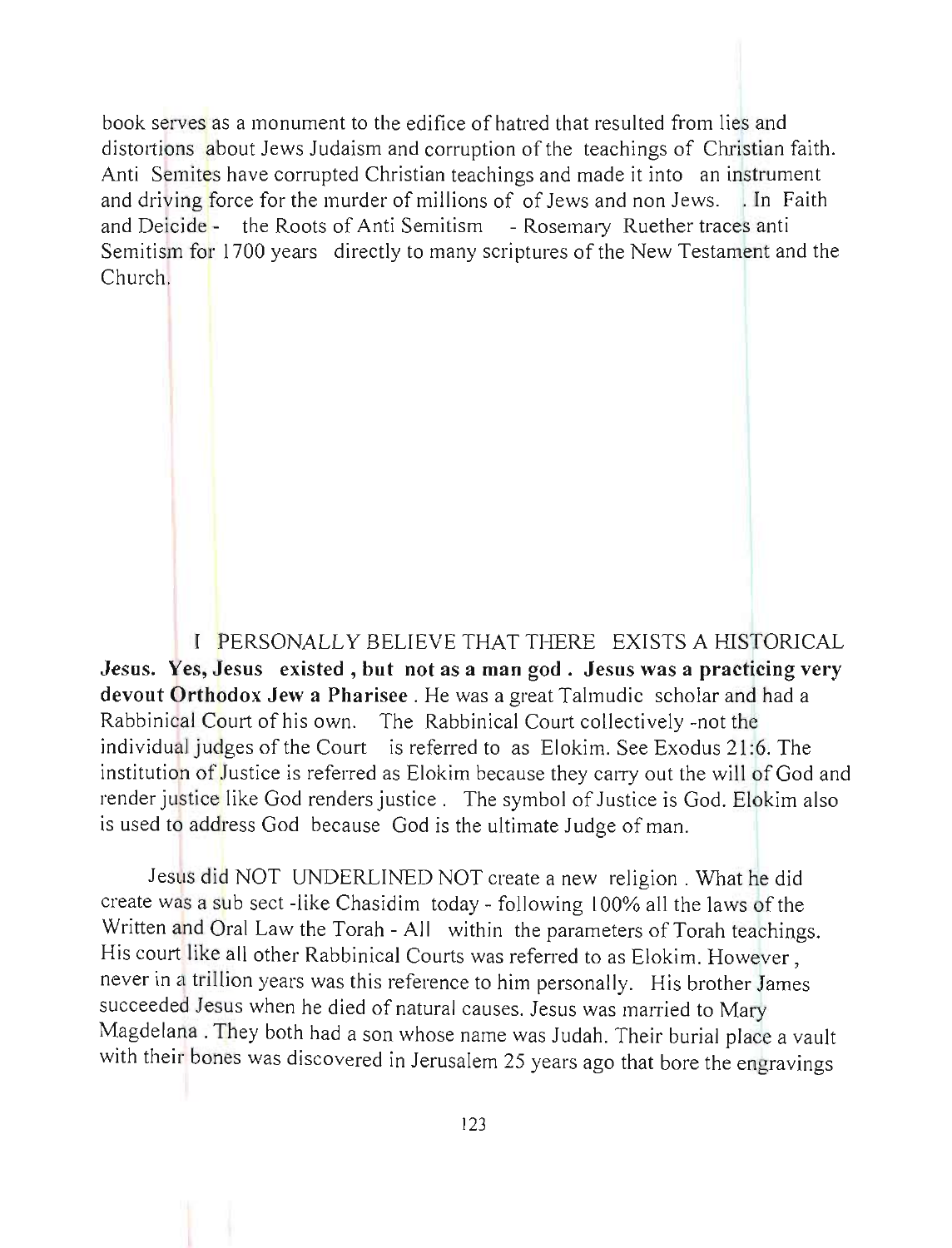that here are buried Jesus son of Joseph and Mary, his mother Mary, his father Joseph, his wife Mary Magdelana , and his son Judah. A great television show publicized this great discovery in 2007. This discovery follows another great discovery the Vinicci Papers that proclaims the same facts. All these discoveries substantiate the position of the Ebyonim . -A sect that followed the teachings of Jesus , who did not accept that Jesus is the son of God and they claimed that the Mizvot are eternally binding for Jews . The Mitzvot have never and will never be abrogated. . See Edward Gibbon -The Triumph of Christendom in the Roman Empire page 8. See Ebyonim in the internet from Google that cites numerous articles that substantiate the above thesis regarding the Ebyoim. See Kuzri in defense of Judaism 1Why Jews do not accept Christianity and Islam. The Ebyonim accurately argued that if God wanted to abrogate some or all of the Mitzvot God Himself should have another gathering equivalent to the proclamation at Mt. Sinai in front of all Jews and non Jews every day and proclaim His wish that He wants to make a 360 degr¢e turn and abolish all the Mitzvot that he gave at Mt. Sinai. By default failing that it is obvious that God does not want to abolish any of the Mitzvot.

THE SAME POPES WHO BLAME JEWS FOR THE CRUCIFIXION-THAT JEWS FORCED PONIUS PILATE THE ROMAN GOVERNOR TO CRUCIFY JESUS - other wise they would riot - AND THEREFORE ARE ETERNALLY DAMNED - ARE THE SAME POPES WHO FABRICATED A DOCUMENT THAT Constantine deeded the Roman Empire to the Catholic Church !!! ONE Pope Gregory the Great in fact assumed the mantle of Roman Emperor in addition to being Pope .. For generations or centuries this canard was repeated until people started to believe it. Finally this big lie and forgery was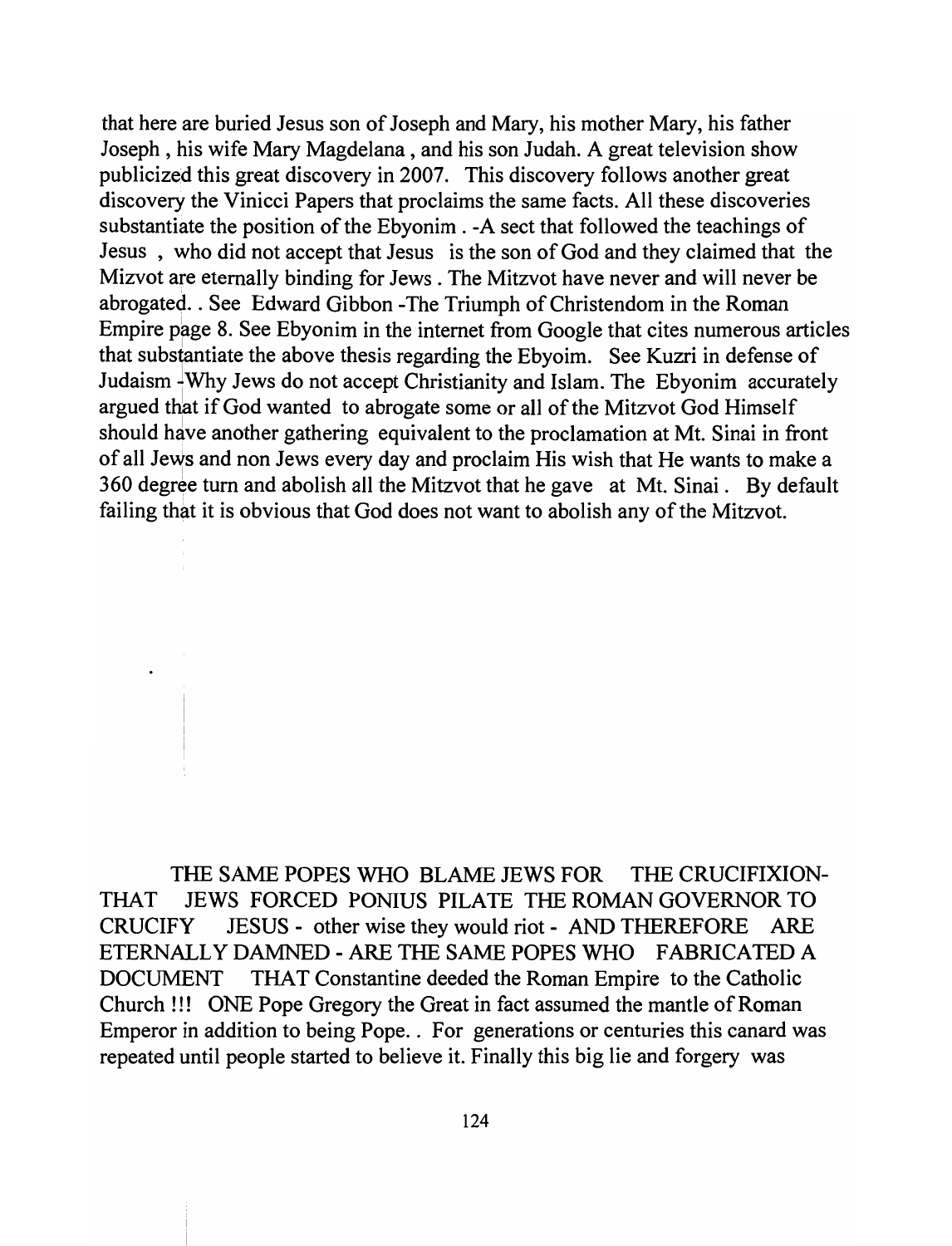exploded and exposed after 1000 years. It lasted from 350-1400. See Will Durant The Age of faith. very beginning of the chapter.

The ROMAN Catholic Church ,likewise, preached as an article of faith that the sun and all the planets rotate around the earth. Copernicus and later Galileo who proved that the earth and the planets revolved around the sun rather than the sun revolving around the earth were as forced to recant, otherwise they would have been burned at the stake. They were terrified that they would meet the same fate as Bruno, an outstanding theologian and philosopher, who was burned at the stake in 1600. See The Renaissance by Will Durant The inquisition terrorized and forced Europeans even the most enlightened to suppress any scientific knowledge and definitely philosophy that conflicted with Church dogma. It must be clearly emphasized that the temporal rulers the kings were the real villains. The Church never had foot soldiers at their disposal. Stalin in the twentieth century accurately challenged the Pope by inquiring how many divisions of soldiers he possessed to enforce his decrees? In the 12 13 14 15 16 and 17 centuries, it were the kings who shared equal culpability with the Church for the reign of terror. that converted men into robots.

Hundreds of thousands non Jews and 15,000 Jews Moranos suspected that they returned to Judaism were burned at the stake for challenging the status quo. That was the real sin.

Millions of Christians were killed by other Christians to enforce the monopolistic dictatorship of Church and state that enslaved the minds and bodies of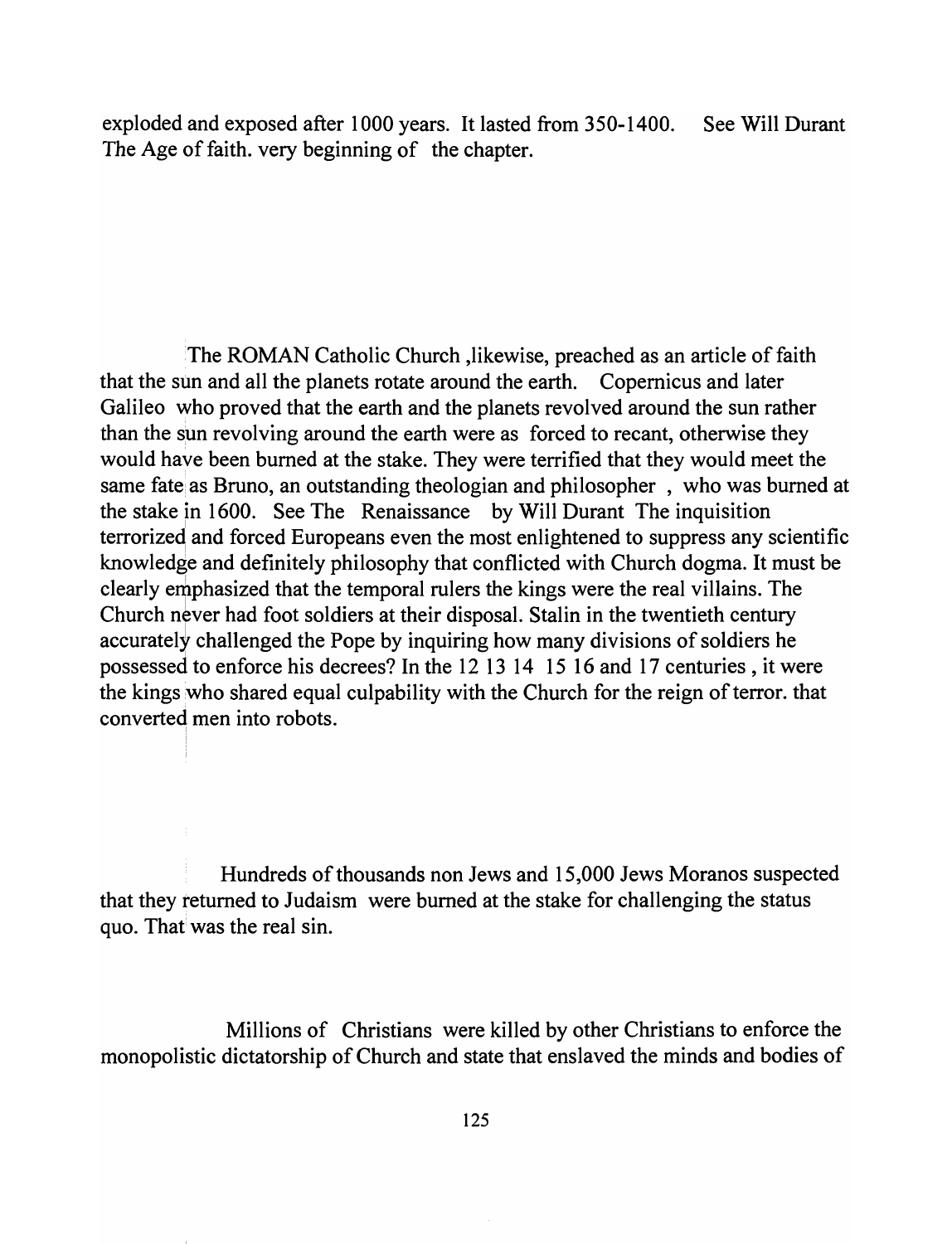men and women.

Millions were killed beginning in the year 300 -600 when the Church formulated its creed. Brute force enforced reason as a disciplinary weapon for the independent thinkers.

The sword decided the theological truth between Greek Orthodoxy and Roman Catholicism in 1210 when millions were killed.

The sword again decided who is God -is the son of god or the Unitarian Allah- in the crusades from 1100-1400. Again millions lost their lives.

100,000 Jews were massacred by the crusaders after raping all women single and married and stealing all their property.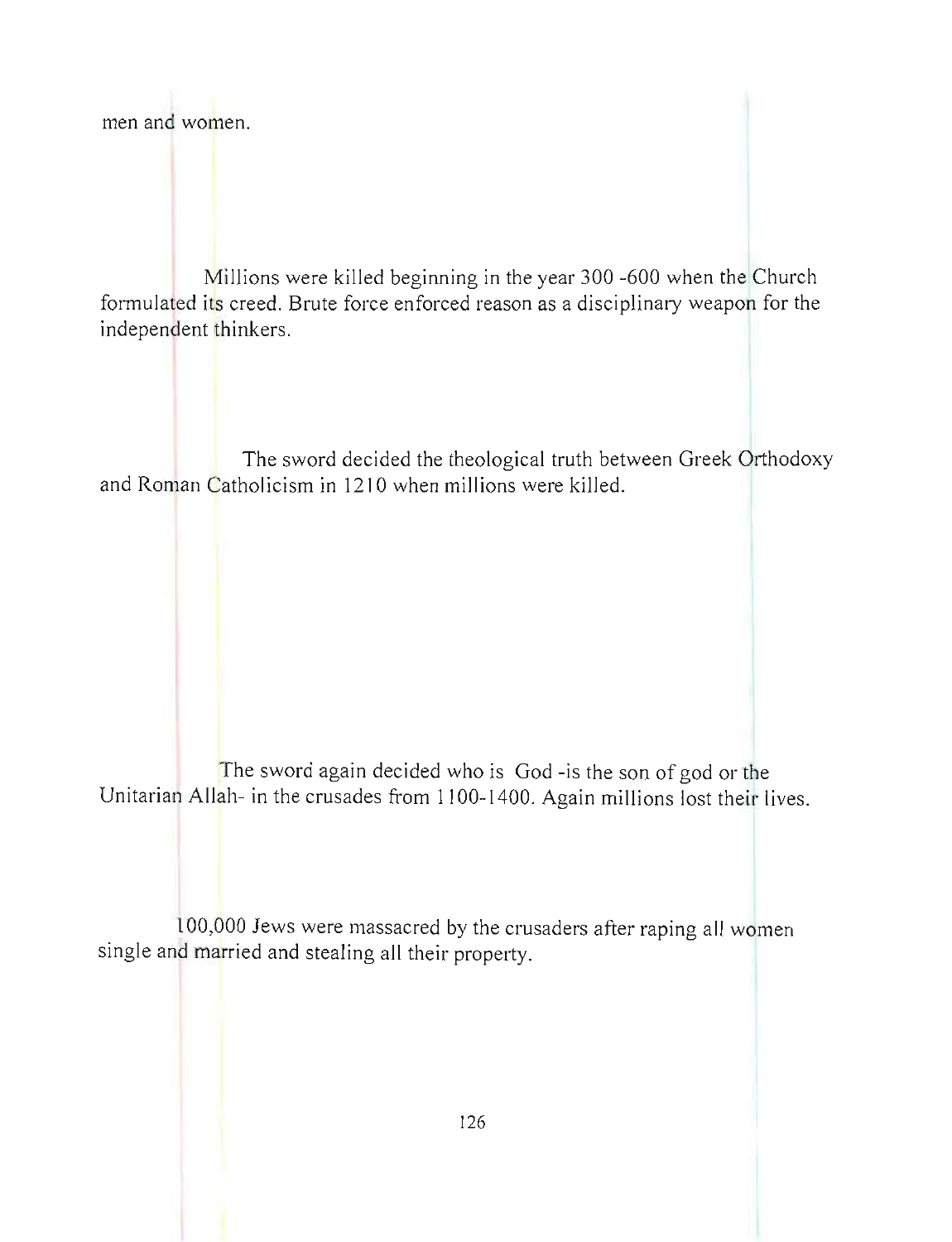One million French men women and children were massacred in the South of France in 1100 when they dared challenge the Pope about the Creed of Christianity.

Again millions lost their lives in 1518-1640 when the Catholics and Protestants challenged each other who better represented God Jesus and the Holy Ghost and who better understood the Old and New Testament better.

During the black plague in The 1300's when 50 or 70 million Europeans died from the disease, the Church blamed the Jews that they poisoned the wells, rather than seek medical help and research to fight the plague.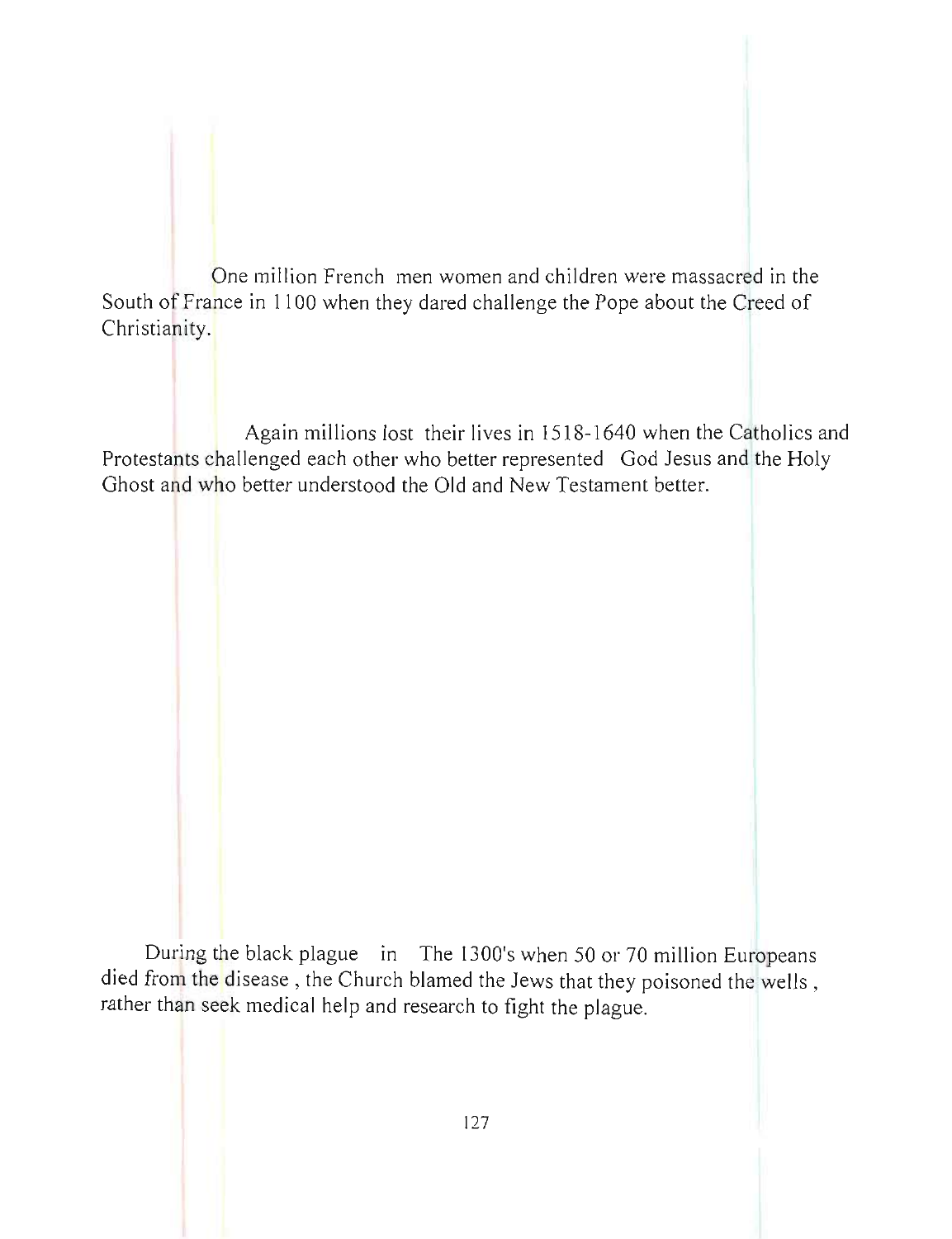In 1845 when the drought in Ireland prevented wheat to harvest the Church banned the planting and eating of potatoes since the Church teachings disproved of the faithful eating potatoes. Hundreds of thousand sdied from famine but the Church would not relent.

Even today with the curse of aids, the Church opposes the use of condoms and elects that people should die from the plague rather than use any interference with normal conjugal procedures. God forbid that any one married or not - who have sex use condoms.

The editors of the Popes in the New Testament charge that God decided to replace the Jews with Christians because Jews killed two prophets, in addition to abetting in the crucifixion of Jesus. They threatened they would riot and Pontius Pilate agreed to crucify Jesus. In view of the fact that the Church over the last 1700 years was directly or indirectly responsible in the murder of millions of Jews and non Jews- how and what should God have reacted? The Church is guilty by aiding and abetting or not excommunicating and not sending to the stake all the clergy who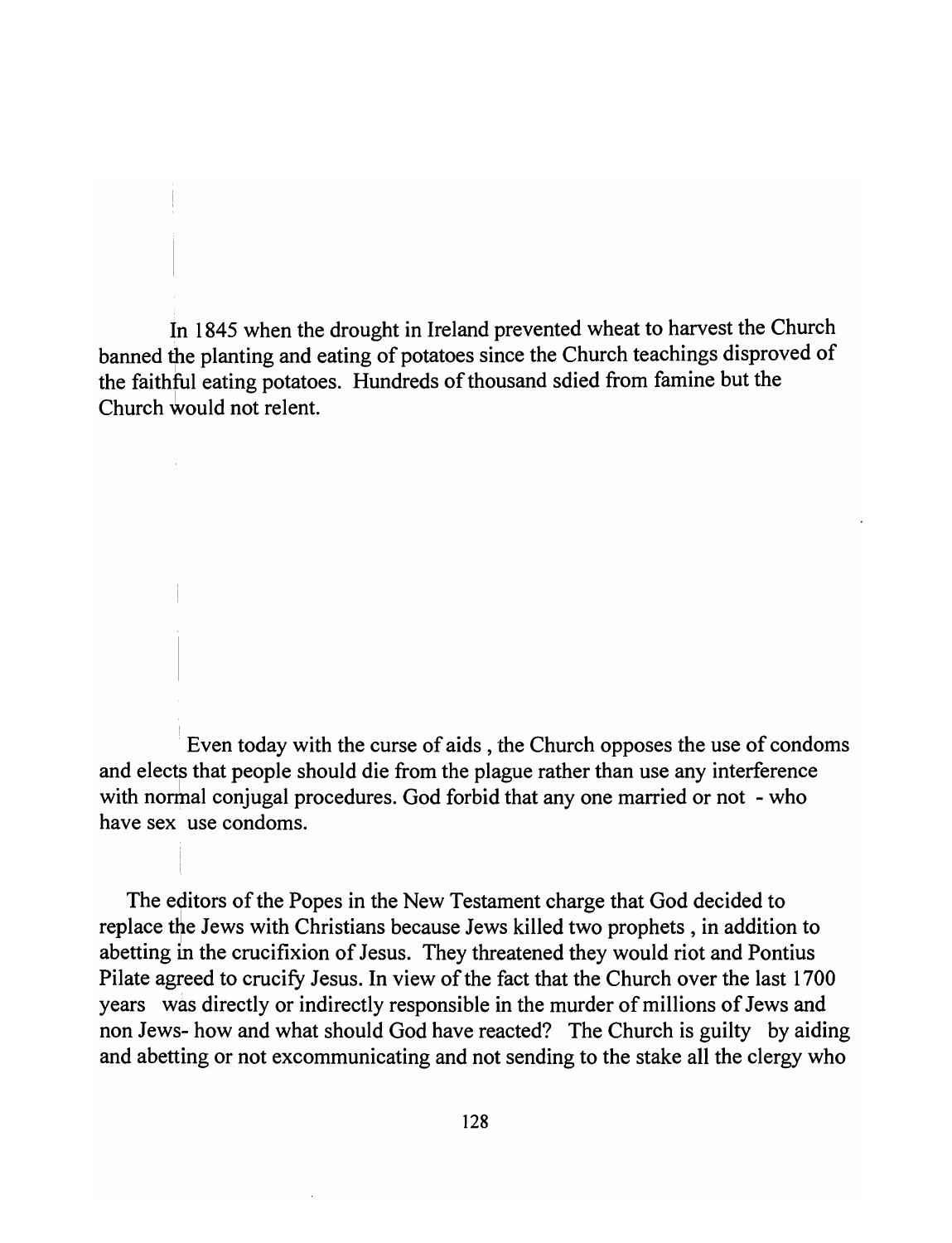aided and abetted in the lethal lies that resulted in the murder of millions of Jews and non Jews - how and what should God have reacted? There certainly exists a difference between mortals -even if they be prophets being killed and millions of other humans? The Church at a synod in 500 or 600 determined that Jesus was a mortal when he was on earth. At each of the synods God became someone new. God is given a make over and a face lift at each of the synods.

If God according to the script fabricated by the editors of the Pope in the New Testament replaced the Jews for the murder of three people then God should have destroyed the entire solar system for the murders perpetrated by the Church!!! Certainly God should replace Christianity for all the murders perpetrated since that religion was conceived.

God as a matter of fact did replace Christianity. Christianity is a mere shadow today compared to what it was.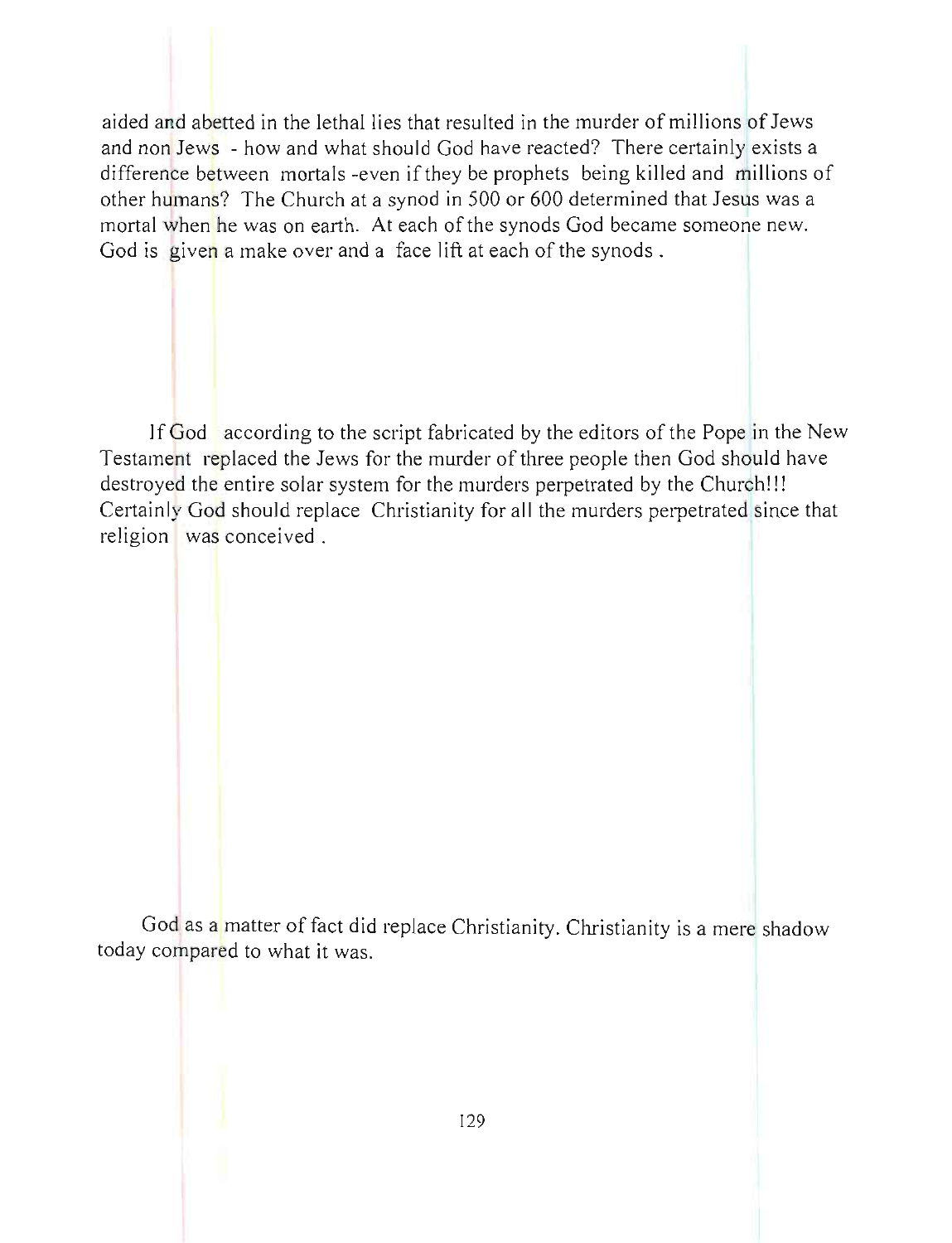The script writers did a great injustice to the image of God. They painted him in the colors of the pagan Roman mentality and standards of justice and equity. The Romans—annihilated all the inhabitants of a nation because of the crimes of a few individuals. When the natives of Gaul -France today-rebelled Julius Caesar killed half a million Gauls every man woman and child. When Rome conquered Carthage a million citizens of Carthage were killed evey man woman and child. All the others were sold into slavery or used as gladiators. When Rome suppressed the revolt of the Jews in 70 ACE and again in 130 ACE one million Jews were killed or used as gladiators. This cruel and beastly mentality was incorporated into the script of the passion of Christ. This script was repeated and embellished each Easter when all over Europe for the next 1700 years the passion plays were repeated as a tradition. Following the passion plays the civilian population would raid the Jewish ghettos and murder thousands of Jews and rob all their possessions .. This was the practical application of the hatred and murder that was transmitted year after year with the endorsement blessing and the inspiration of the Church..

Hitler when he sat in a prison in Bavaria Germany in the 1920's and wrote Mein Kampt was not creating an original work of poison and hate. His blue print was the scripts of the 1700 years of passion plays that embedded a hatred of Jews and'preached that all Jews are responsible for the crimes of a few. They preached that all Jews are intrinsically evil and thus should all be annihilated. The script writers of the New Testament even went as far as charging all Jews with the crime of the murder of Abel by Cain!!!!! Jews retroactively- even if they were not born yet and there existed no Jewish nation before Abraham was born - are all guilty for all murders!!!!! However if JEWS WOULD AGREE TO CONVERT TO